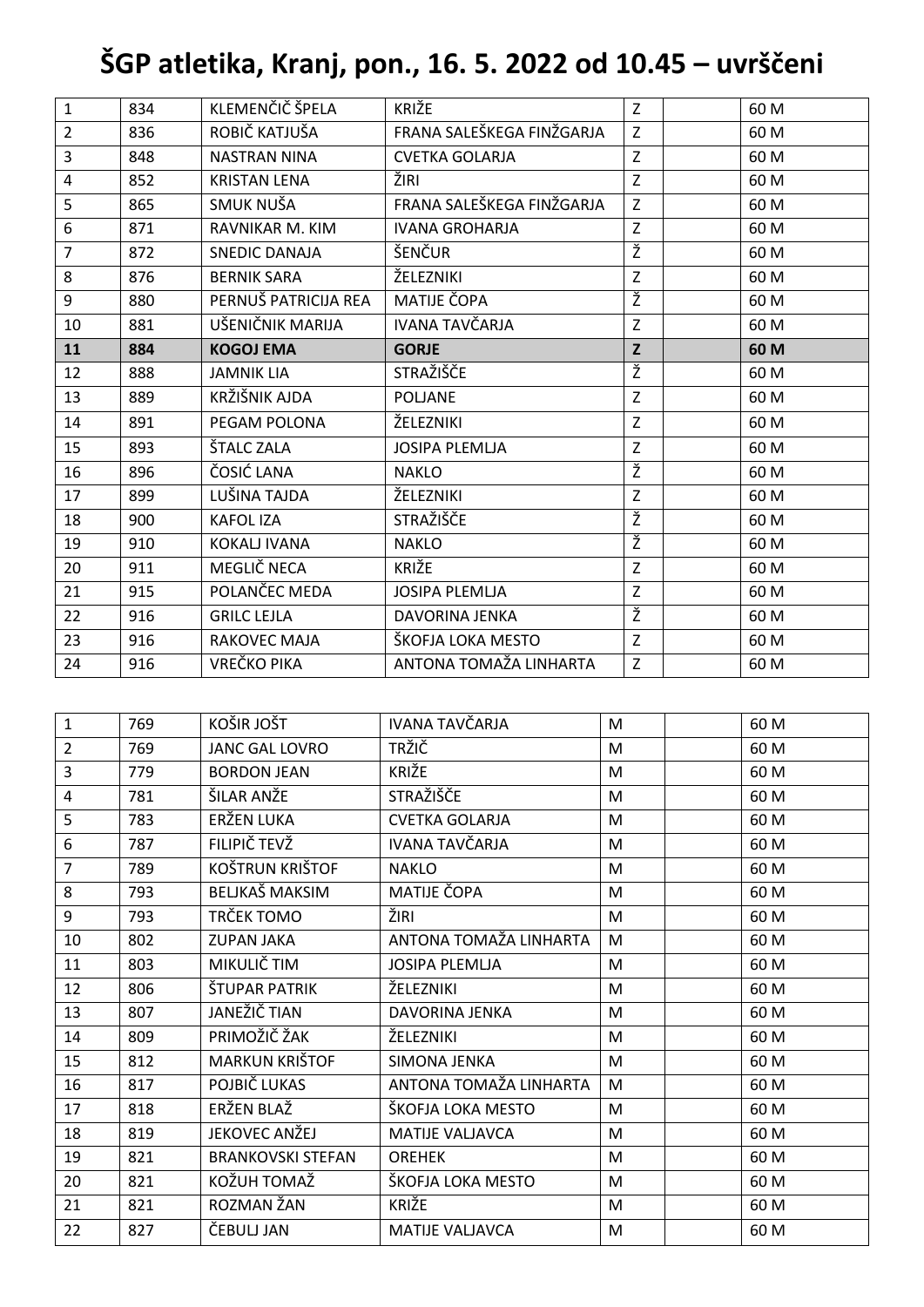| $\sim$<br>نک | 027<br>OZ. | `OGOVČAN.<br><b>JERNEJ</b><br>$\sim$<br>u | STANE <sup>-</sup><br>ZAGARJA<br>$-1A$         | M | 60 M |
|--------------|------------|-------------------------------------------|------------------------------------------------|---|------|
| 24           | 829        | <b>MARK</b><br>⊓ KERL⊧J                   | <b>BISTRICA</b><br>HINJSKA<br>D.C<br>. .<br>DU | M | 60 M |

| $\mathbf{1}$   | 854 | LEKIĆ STELLA               | ŠENČUR                 | Ž | 60 M |
|----------------|-----|----------------------------|------------------------|---|------|
| $\overline{2}$ | 860 | ŠOŠTARKO LINA              | ŠKOFJA LOKA MESTO      | Ž | 60 M |
| $\overline{3}$ | 863 | <b>CSONTOS EMMA</b>        | <b>BISTRICA</b>        | Ž | 60 M |
| $\overline{4}$ | 874 | DRLJAČA TIA                | KRIŽE                  | Ž | 60 M |
| 5              | 880 | SEDAR TOMAŽIN ANJA         | ŠKOFJA LOKA MESTO      | Ž | 60 M |
| 6              | 882 | ŠTEFELIN NIKA              | <b>IVANA GROHARJA</b>  | Ž | 60 M |
| $\overline{7}$ | 894 | MEGLIČ GABRIJELA           | <b>TRŽIČ</b>           | Ž | 60 M |
| 8              | 894 | <b>BELE LANA</b>           | KRIŽE                  | Z | 60 M |
| 9              | 896 | <b>BURJEK LARA</b>         | IVANA TAVČARJA         | Z | 60 M |
| 10             | 904 | <b>STREL LIZA</b>          | <b>POLJANE</b>         | Ž | 60 M |
| 11             | 910 | KLEMENČIČ EMA              | <b>POLJANE</b>         | Ž | 60 M |
| 12             | 913 | <b>CANKAR REBEKA</b>       | IVANA TAVČARJA         | Ž | 60 M |
| 13             | 917 | ŠTEFE ŽIVA                 | FRANCETA PREŠERNA      | Ž | 60 M |
| 14             | 917 | <b>MLINAR LANA</b>         | ŽIRI                   | Z | 60 M |
| 15             | 920 | AHČIN ANA                  | <b>PREDOSLJE</b>       | Ž | 60 M |
| 16             | 925 | ROŽANC MANCA               | <b>MATIJE ČOPA</b>     | Ž | 60 M |
| 17             | 926 | <b>GRAMC EVA</b>           | <b>TRŽIČ</b>           | Ž | 60 M |
| 18             | 928 | ŠILER LENJA                | ANTONA TOMAŽA LINHARTA | Z | 60 M |
| 19             | 929 | MESOJEDEC ERZIN TRINA      | ANTONA TOMAŽA LINHARTA | Z | 60 M |
| 20             | 932 | <b>BERTONCELJ KATARINA</b> | ŽELEZNIKI              | Ž | 60 M |
| 21             | 948 | ŠINKOVEC ESTER             | <b>POLJANE</b>         | Ž | 60 M |
| 22             | 949 | <b>EGART SARA</b>          | ŽELEZNIKI              | Ž | 60 M |
| 23             | 950 | KOZELJ EMA                 | STRAŽIŠČE              | Ž | 60 M |
| 24             | 952 | PAJNIČ SARA                | PREDOSLJE              | Ž | 60 M |

| 1              | 774 | <b>DOLINAR JAKA</b>   | <b>BISTRICA</b>           | M | 60 M |
|----------------|-----|-----------------------|---------------------------|---|------|
| $\overline{2}$ | 820 | <b>SMOLEJ MATIJA</b>  | KOROŠKA BELA              | M | 60 M |
| 3              | 823 | ŠTEFELIN JAKA         | ANTONA TOMAŽA LINHARTA    | M | 60 M |
| 4              | 832 | <b>BIZJAK MARK</b>    | ANTONA TOMAŽA LINHARTA    | M | 60 M |
| 5              | 834 | POLJANŠEK JAN         | ŽIRI                      | M | 60 M |
| 6              | 842 | <b>BOŽIĆ VIKTOR</b>   | MATIJE ČOPA               | M | 60 M |
| $\overline{7}$ | 842 | ZUPAN LAMPIČ KRISTOF  | KRIŽE                     | M | 60 M |
| 8              | 854 | <b>GRGINIČ NIK</b>    | <b>POLJANE</b>            | M | 60 M |
| 9              | 856 | ZOR BALOH JAKA        | ANTONA TOMAŽA LINHARTA    | M | 60 M |
| 10             | 858 | RUDOVIČ ALEKSANDER    | SIMONA JENKA              | M | 60 M |
| 11             | 865 | KOZAMERNIK ČRT        | ŽIRI                      | M | 60 M |
| 12             | 868 | <b>JURKOVIČ GABER</b> | <b>BOHINJSKA BISTRICA</b> | M | 60 M |
| 13             | 875 | DRNOVŠEK GAŠPER       | <b>POLJANE</b>            | M | 60 M |
| 14             | 881 | PROJ ALJAŽ            | ŽELEZNIKI                 | M | 60 M |
| 15             | 883 | <b>KOZJEK NEJC</b>    | <b>OREHEK</b>             | M | 60 M |
| 16             | 885 | ŠOLAR TIMOTEJ         | STANETA ŽAGARJA LIPNICA   | M | 60 M |
| 17             | 891 | LAMOVEC OŽBEJ         | IVANA TAVČARJA            | M | 60 M |
| 18             | 892 | PLEVEL MATEVŽ         | DAVORINA JENKA            | M | 60 M |
| 19             | 893 | <b>PIPP MAKS</b>      | ŠKOFJA LOKA MESTO         | M | 60 M |
| 20             | 894 | <b>GABRIJEL JAKA</b>  | PREDOSLJE                 | M | 60 M |
| 21             | 896 | <b>GRIČAR TAJ</b>     | <b>KRIŽE</b>              | M | 60 M |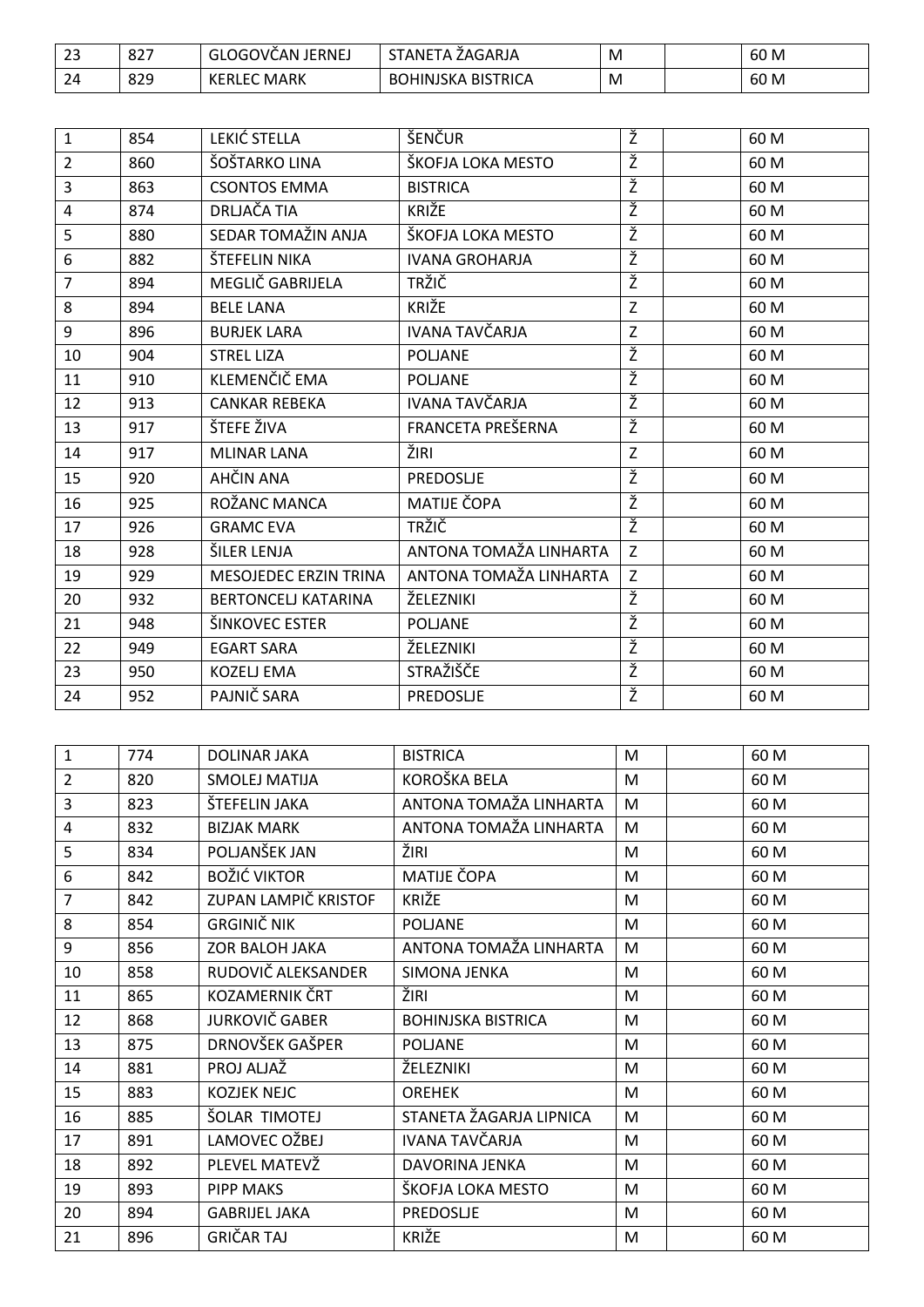| າາ<br>∠∠ | 897 | PINTAR KRIS          | JOSIPA PLEMLJA   | M | 60 M |
|----------|-----|----------------------|------------------|---|------|
| 23       | 902 | ŠKODA GAŠPER         | <b>ZELEZNIKI</b> | M | 60 M |
| 24       | 910 | SOLDAT ŠVAJGER MARKO | SIMONA JENKA     | M | 60 M |

| $\mathbf{1}$   | 4293 | PLUT JULIJA               | <b>NAKLO</b>              | Ž           | 300 M |
|----------------|------|---------------------------|---------------------------|-------------|-------|
| $\overline{2}$ | 4361 | <b>TURK TINKA</b>         | ANTONA TOMAŽA LINHARTA    | Z           | 300 M |
| 3              | 4445 | POLAK TIA                 | <b>OREHEK</b>             | Ž           | 300 M |
| $\overline{4}$ | 4500 | <b>MADON MAJA</b>         | ŽIROVNICA                 | Z           | 300 M |
| 5              | 4560 | RIŽMARIČ HLADNIK NEŽA     | ŽIROVNICA                 | Z           | 300 M |
| 6              | 4613 | <b>KREMENŠEK TIA</b>      | FRANA SALEŠKEGA FINŽGARJA | Z           | 300 M |
| $\overline{7}$ | 4653 | <b>GRUDEN NAJA</b>        | ŠKOFJA LOKA MESTO         | Z           | 300 M |
| 8              | 4722 | JERIČ ŽIVA                | DAVORINA JENKA            | Ž           | 300 M |
| 9              | 4724 | <b>JAGODIC LENA</b>       | <b>MATIJE VALJAVCA</b>    | Ž           | 300 M |
| 10             | 4728 | SVOLJŠAK ENEJA            | <b>BOHINJSKA BISTRICA</b> | Z           | 300 M |
| 11             | 4747 | <b>ZAJC KATJA</b>         | ANTONA TOMAŽA LINHARTA    | Z           | 300 M |
| 12             | 4754 | <b>LENC EMA</b>           | ŽELEZNIKI                 | Z           | 300 M |
| 13             | 4818 | <b>DOLINAR MANCA</b>      | <b>IVANA TAVČARJA</b>     | Z           | 300 M |
| 14             | 4849 | <b>GABER ZOJA</b>         | FRANA SALEŠKEGA FINŽGARJA | Z           | 300 M |
| 15             | 4870 | STRŽINAR NEŽA             | <b>POLJANE</b>            | Z           | 300 M |
| 16             | 4928 | <b>MUR TINKARA</b>        | ŽIRI                      | Z           | 300 M |
| 17             | 4931 | <b>BERNIK SARA</b>        | ŽELEZNIKI                 | Z           | 300M  |
| 18             | 4945 | <b>STREL ZALA</b>         | <b>IVANA TAVČARJA</b>     | Z           | 300 M |
| 19             | 4953 | <b>ARH LARA</b>           | <b>BOHINJSKA BISTRICA</b> | $\mathsf Z$ | 300 M |
| 20             | 4963 | POKLUKAR ANAMARIJA        | <b>GORJE</b>              | Z           | 300 M |
| 21             | 5063 | <b>OMEJC TRINA</b>        | STANETA ŽAGARJA           | ž           | 300 M |
| 22             | 5085 | <b>FENZ AJDA</b>          | FRANA SALEŠKEGA FINŽGARJA | Z           | 300 M |
| 23             | 5155 | <b>KLAVORA SEHER TAJA</b> | ŠKOFJA LOKA MESTO         | Z           | 300 M |
| 24             | 5156 | PETERNEL ANJA             | <b>POLJANE</b>            | Z           | 300 M |

| 1                       | 3835 | <b>RENER LENART</b>     | KRIŽE                     | M | 300 M |
|-------------------------|------|-------------------------|---------------------------|---|-------|
| 2                       | 4018 | PRETNAR MATIJA          | <b>JOSIPA PLEMLJA</b>     | M | 300 M |
| 3                       | 4033 | <b>OBLAK TIBOR</b>      | ANTONA TOMAŽA LINHARTA    | M | 300 M |
| $\overline{\mathbf{4}}$ | 4055 | ŠTANCER NIK             | ŽELEZNIKI                 | M | 300 M |
| 5                       | 4115 | ŠMIT JOŽA               | FRANA SALEŠKEGA FINŽGARJA | М | 300M  |
| 6                       | 4176 | VUČENOVIĆ NEMANJA       | MATIJE ČOPA               | M | 300 M |
| 7                       | 4180 | URBANČIČ LUKA           | <b>IVANA GROHARJA</b>     | M | 300 M |
| 8                       | 4187 | RABIČ VASJA             | <b>BOHINJSKA BISTRICA</b> | M | 300 M |
| 9                       | 4196 | POLJŠAK JOŠT            | <b>JOSIPA PLEMLJA</b>     | M | 300 M |
| 10                      | 4239 | ERŽEN ŽAN               | <b>CVETKA GOLARJA</b>     | M | 300 M |
| 11                      | 4281 | ZORKO BLAŽ              | ANTONA TOMAŽA LINHARTA    | M | 300 M |
| 12                      | 4287 | ŠTIBELJ TINE            | ŽELEZNIKI                 | M | 300 M |
| 13                      | 4311 | PRAZNIK MIHAEL          | ŽIRI                      | M | 300 M |
| 14                      | 4343 | <b>SERNEL TIT</b>       | FRANA SALEŠKEGA FINŽGARJA | M | 300 M |
| 15                      | 4355 | <b>KOZAMERNIK OSKAR</b> | <b>KRIŽE</b>              | M | 300 M |
| 16                      | 4366 | ARH ANŽE                | KRIŽE                     | M | 300 M |
| 17                      | 4367 | FILIPIČ ERAZEM          | IVANA TAVČARJA            | M | 300 M |
| 18                      | 4373 | <b>BERNJAK SVEN</b>     | <b>BOHINJSKA BISTRICA</b> | M | 300 M |
| 19                      | 4388 | PINTAR DREJC            | ŽELEZNIKI                 | M | 300 M |
| 20                      | 4393 | PREZELJ ERIK            | <b>IVANA GROHARJA</b>     | M | 300 M |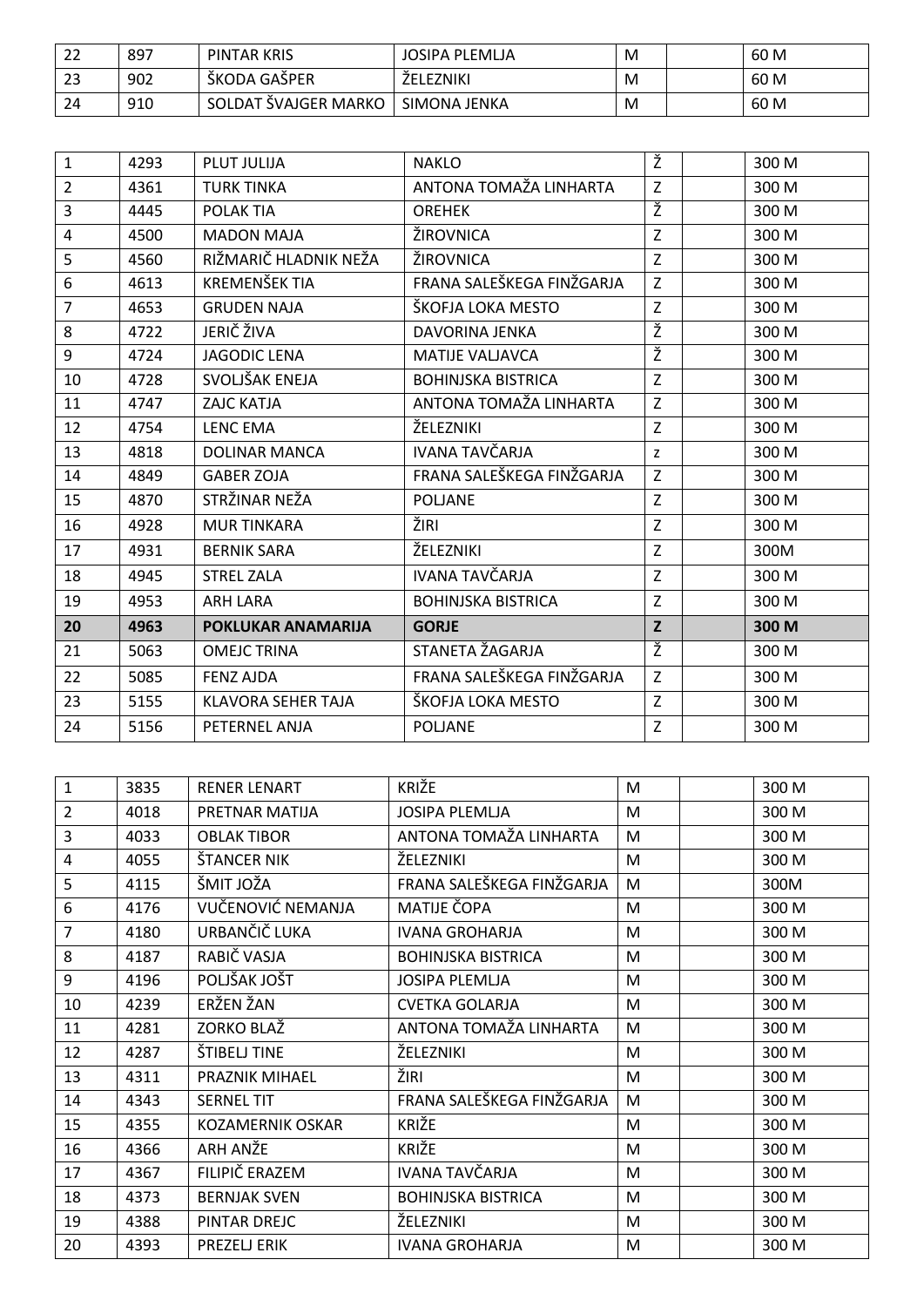| 21 | 4396 | SLUGA ERAZEM    | <b>NAKLO</b>      | M | 300 M |
|----|------|-----------------|-------------------|---|-------|
| 22 | 4412 | PETERNELJ JAKOB | IVANA TAVČARJA    | M | 300 M |
| 23 | 4445 | MIHALIČ MAJ     | <b>NAKLO</b>      | M | 300 M |
| 24 | 4455 | <b>KEŠE ŽAK</b> | ŠKOFJA LOKA MESTO | M | 300 M |

| $\mathbf{1}$   | 4562 | BENEDIČIČ SOFIJA      | IVANA TAVČARJA            | Z            | 300 M |
|----------------|------|-----------------------|---------------------------|--------------|-------|
| $\overline{2}$ | 4620 | MEŽNAREC META         | ŽIROVNICA                 | Z            | 300 M |
| $\overline{3}$ | 4704 | <b>JUVAN MANCA</b>    | <b>CVETKO GOLARJA</b>     | Ž            | 300 M |
| 4              | 4738 | <b>MENCEJ LINA</b>    | ŠENČUR                    | Ž            | 300 M |
| 5              | 4784 | <b>TUREL TAJA</b>     | <b>JOSIPA PLEMLJA</b>     | $\mathsf{Z}$ | 300 M |
| 6              | 4788 | <b>KISOVEC TIJA</b>   | <b>POLJANE</b>            | Ž            | 300 M |
| $\overline{7}$ | 4876 | <b>DEBELJAK ZALA</b>  | <b>IVANA GROHARJA</b>     | Ž            | 300 M |
| 8              | 4880 | LOVRENČIČ LILI        | <b>PREDOSLJE</b>          | Ž            | 300 M |
| 9              | 4913 | MOHORIČ NIKA          | ŽELEZNIKI                 | Ž            | 300 M |
| 10             | 4931 | <b>DUHOVNIK JERCA</b> | <b>IVANA GROHARJA</b>     | Ž            | 300 M |
| 11             | 4969 | ZAPLOTNIK KAJA        | KRIŽE                     | $\mathsf{Z}$ | 300 M |
| 12             | 4971 | <b>HORVAT IZA</b>     | <b>JOSIPA PLEMLJA</b>     | $\mathsf{Z}$ | 300 M |
| 13             | 4989 | <b>JENKO ALANIJA</b>  | ŽIRI                      | $\mathsf{Z}$ | 300 M |
| 14             | 5002 | <b>BRADAŠKA NEJA</b>  | STRAŽIŠČE                 | Ž            | 300 M |
| 15             | 5053 | HABJAN NEŽA           | ŽELEZNIKI                 | Ž            | 300 M |
| 16             | 5064 | DOLHAR ŽIVA           | <b>TRŽIČ</b>              | Z            | 300 M |
| 17             | 5082 | AHČIN ZALA            | KRIŽE                     | Z            | 300 M |
| 18             | 5117 | MOZETIČ META          | <b>JOSIPA PLEMLJA</b>     | Z            | 300 M |
| 19             | 5132 | HABJAN NEŽA           | <b>BOHINJSKA BISTRICA</b> | $\mathsf{Z}$ | 300 M |
| 20             | 5136 | MARKIČ MARUŠA         | SIMONA JENKA              | Ž            | 300 M |
| 21             | 5144 | <b>DOLINAR AJDA</b>   | <b>IVANA TAVČARJA</b>     | Ž            | 300 M |
| 22             | 5226 | STOJANOVA TIJANA      | MATIJE ČOPA               | Ž            | 300 M |
| 23             | 5235 | ROBLEK ŽIVA           | <b>MATIJE VALJAVCA</b>    | Ž            | 300 M |
| 24             | 5260 | <b>DRMOTA AJDA</b>    | IVANA TAVČARJA            | $\mathsf{Z}$ | 300 M |

| $\mathbf{1}$   | 4447 | <b>OBLAK MARKO</b>    | ANTONA TOMAŽA LINHARTA  | M | 300 M |
|----------------|------|-----------------------|-------------------------|---|-------|
| $\overline{2}$ | 4668 | <b>FOJKAR MATIC</b>   | <b>IVANA GROHARJA</b>   | M | 300 M |
| 3              | 4708 | <b>GOLI MAKS</b>      | MATIJE ČOPA             | M | 300 M |
| 4              | 4754 | <b>KRALJ JURE</b>     | <b>NAKLO</b>            | M | 300 M |
| 5              | 4865 | ZVER IZAK             | <b>POLJANE</b>          | M | 300 M |
| 6              | 4949 | <b>KOKELJ LUKA</b>    | <b>POLJANE</b>          | M | 300 M |
| 7              | 5017 | GRAŠIČ BRIN           | <b>OREHEK</b>           | M | 300 M |
| 8              | 5032 | <b>KOZJEK MAJ</b>     | STANETA ŽAGARJA LIPNICA | M | 300 M |
| 9              | 5073 | PLEMELJ HROBAT BOR    | <b>JOSIPA PLEMLJA</b>   | M | 300 M |
| 10             | 5078 | <b>TODOROVIĆ LEON</b> | STRAŽIŠČE               | M | 300 M |
| 11             | 5080 | VIŠAK ROK             | <b>JOSIPA PLEMLJA</b>   | M | 300 M |
| 12             | 5088 | <b>DRAKSLER NIK</b>   | <b>OREHEK</b>           | M | 300 M |
| 13             | 5130 | KRIŽAJ NEJC           | <b>IVANA GROHARJA</b>   | M | 300 M |
| 14             | 5132 | <b>BOŽNAR NACE</b>    | IVANA TAVČARJA          | M | 300 M |
| 15             | 5141 | <b>BUKOVNIK NACE</b>  | <b>CVETKA GOLARJA</b>   | M | 300 M |
| 16             | 5198 | <b>FENDE MATIC</b>    | <b>MATIJE VALJAVCA</b>  | M | 300 M |
| 17             | 5207 | <b>MAVER NACE</b>     | <b>CVETKA GOLARJA</b>   | M | 300 M |
| 18             | 5218 | KEJŽAR MARTIN         | ŽELEZNIKI               | M | 300 M |
| 19             | 5242 | ŠENK ALJAŽ            | <b>MATIJE VALJAVCA</b>  | M | 300 M |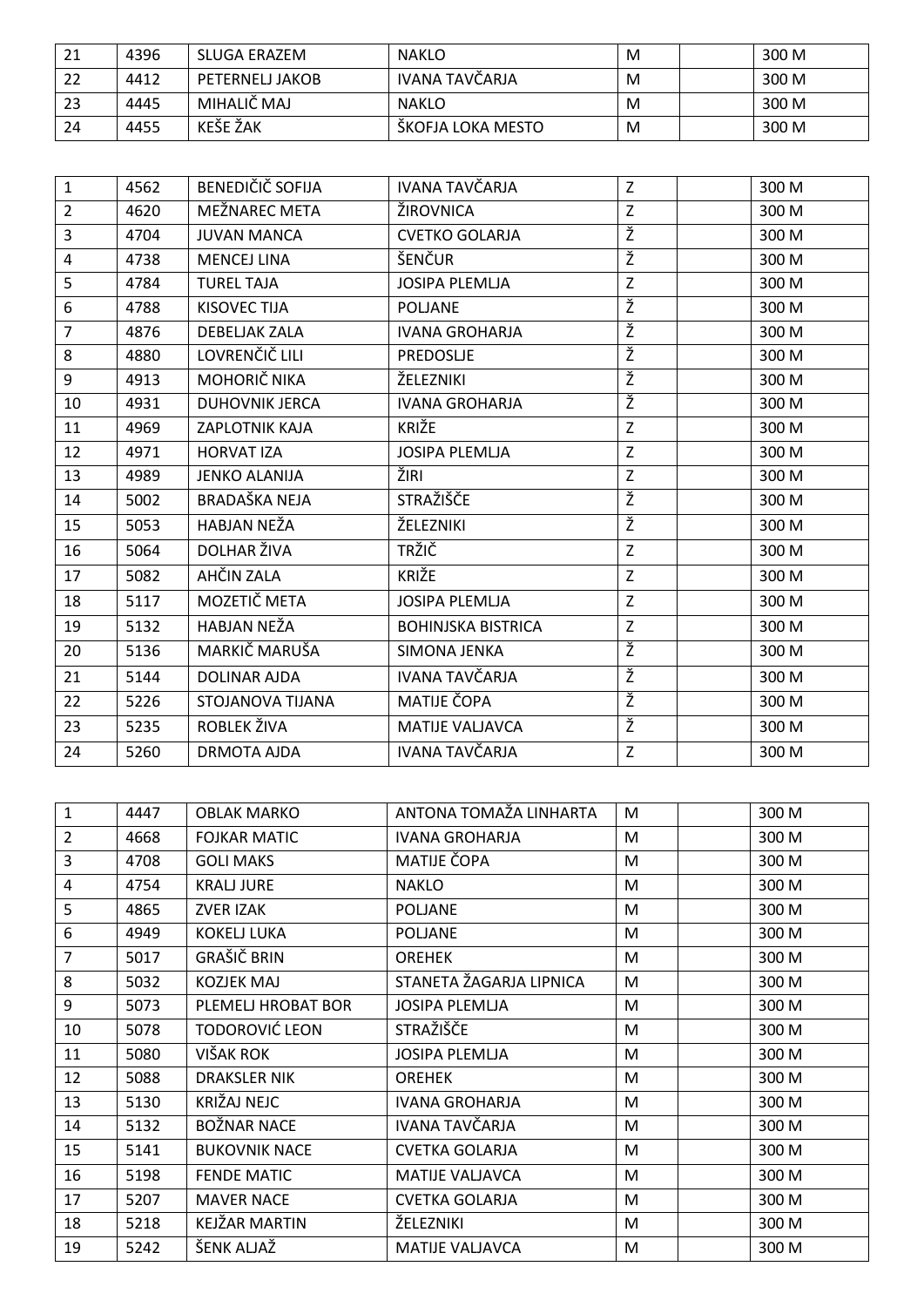| -20 | 5243 | MATJAŠIČ TINE          | ŠKOFJA LOKA MESTO         | M | 300 M |
|-----|------|------------------------|---------------------------|---|-------|
| 21  | 5264 | TRILFR MIHA            | CVETKA GOLARJA            | M | 300 M |
| 22  | 5267 | KORČE BOR              | <b>POJANE</b>             | M | 300 M |
| 23  | 5290 | <b>BENEDIČIČ TILEN</b> | STANETA ŽAGARJA LIPNICA   | M | 300 M |
| 24  | 5341 | MEDJA AHAC             | <b>BOHINJSKA BISTRICA</b> | М | 300 M |

| $\mathbf{1}$   | 14700 | <b>RANT BRINA</b>         | ŽELEZNIKI                 | Ž | 600 M |
|----------------|-------|---------------------------|---------------------------|---|-------|
| $\overline{2}$ | 14800 | PRAZNIK TEREZIJA          | ŽIRI                      | Ž | 600 M |
| 3              | 15100 | <b>MADJAR EVA</b>         | ŠKOFJA LOKA MESTO         | Ž | 600 M |
| 4              | 15200 | <b>DUIĆ PIPP EVA</b>      | <b>IVANA GROHARJA</b>     | Ž | 600 M |
| 5              | 15371 | KOVAČ ANA                 | FRANCETA PREŠERNA         | Ž | 600 M |
| 6              | 15500 | MOHORIČ ZOJA              | ŽELEZNIKI                 | Ž | 600 M |
| 7              | 15737 | <b>MRVAR HANA</b>         | <b>DAVORINA JENKA</b>     | Ž | 600 M |
| 8              | 15888 | <b>GLOBOČNIK NATALIJA</b> | <b>JANEZA PUHARJA</b>     | Ž | 600 M |
| 9              | 20000 | <b>BERGANT NIKA</b>       | <b>IVANA GROHARJA</b>     | Ž | 600 M |
| 10             | 20000 | FINŽGAR LANA              | ŠKOFJA LOKA MESTO         | Ž | 600 M |
| 11             | 20000 | KOKELJ NEŽA               | ŽIRI                      | Z | 600 M |
| 12             | 20183 | TOMAŽEVIČ MIRJAM          | <b>GORJE</b>              | Z | 600 M |
| 13             | 20199 | <b>NAHTIGAL ZARJA</b>     | STANETA ŽAGARJA           | Ž | 600 M |
| 14             | 20200 | <b>BAMBIČ TINKARA</b>     | <b>IVANA GROHARJA</b>     | Ž | 600 M |
|                |       |                           |                           |   |       |
| 15             | 20300 | KRŽIŠNIK TAJDA            | IVANA TAVČARJA            | Z | 600 M |
| 16             | 20453 | ŠILER PINA                | FRANA SALEŠKEGA FINŽGARJA | Z | 600 M |
| 17             | 20491 | KAVČIČ HANNA              | <b>BISTRICA</b>           | Z | 600 M |
| 18             | 20500 | <b>JELENC AJDA</b>        | ŽELEZNIKI                 | Ž | 600 M |
| 19             | 20500 | TAVČAR ANA                | <b>IVANA TAVČARJA</b>     | Ž | 600 M |

| $\mathbf{1}$   | 14147 | BAJŽELJ ROK             | STANETA ŽAGARJA           | M | 600 M |
|----------------|-------|-------------------------|---------------------------|---|-------|
| $\overline{2}$ | 14879 | <b>BRADEŠKO BINE</b>    | <b>OREHEK</b>             | M | 600 M |
| 3              | 14968 | <b>ERGAVER TILEN</b>    | <b>DAVORINA JENKA</b>     | M | 600 M |
| 4              | 15041 | ROZMAN MATEJ            | STRAŽIŠČE                 | M | 600 M |
| 5              | 15200 | <b>HAFNER OSKAR</b>     | ŽELEZNIKI                 | M | 600 M |
| 6              | 15263 | <b>CUDERMAN TIM</b>     | <b>PREDOSLJE</b>          | M | 600 M |
| 7              | 15293 | MAZI JAMNIK ARNO        | MATIJE ČOPA               | M | 600 M |
| 8              | 15300 | <b>VUKOJEVIĆ MATIJA</b> | <b>CVETKA GOLARJA</b>     | M | 600 M |
| 9              | 15363 | KOBLAR CVETKOVIČ JAKOB  | FRANA SALEŠKEGA FINŽGARJA | M | 600 M |
| 10             | 15400 | <b>TREVEN NIKOLA</b>    | <b>POLJANE</b>            | M | 600 M |
|                |       |                         |                           |   |       |
| 11             | 15497 | AMBROŽIČ VAL            | <b>GORJE</b>              | M | 600 M |
| 12             | 15500 | LAVTIŽAR AŽBE           | <b>IVANA GROHARJA</b>     | M | 600 M |
| 13             | 15510 | KÖLNER ANŽE             | DAVORINA JENKA            | M | 600 M |
| 14             | 15517 | <b>KOMAC KRISTJAN</b>   | KRIŽE                     | M | 600 M |
| 15             | 15600 | <b>GRBEC SAMO</b>       | ŽELEZNIKI                 | M | 600 M |
| 16             | 15671 | <b>ROBLEK KLEMEN</b>    | <b>MATIJE VALJAVCA</b>    | M | 600 M |
| 17             | 15715 | RAVNIK LUKA             | ANTONA TOMAŽA LINHARTA    | M | 600 M |
| 18             | 15796 | KOVŠE MATIJA            | JAKOBA ALJAŽA             | M | 600 M |
| 19             | 15821 | PLEVEL TEVŽ             | <b>PREDOSLJE</b>          | M | 600 M |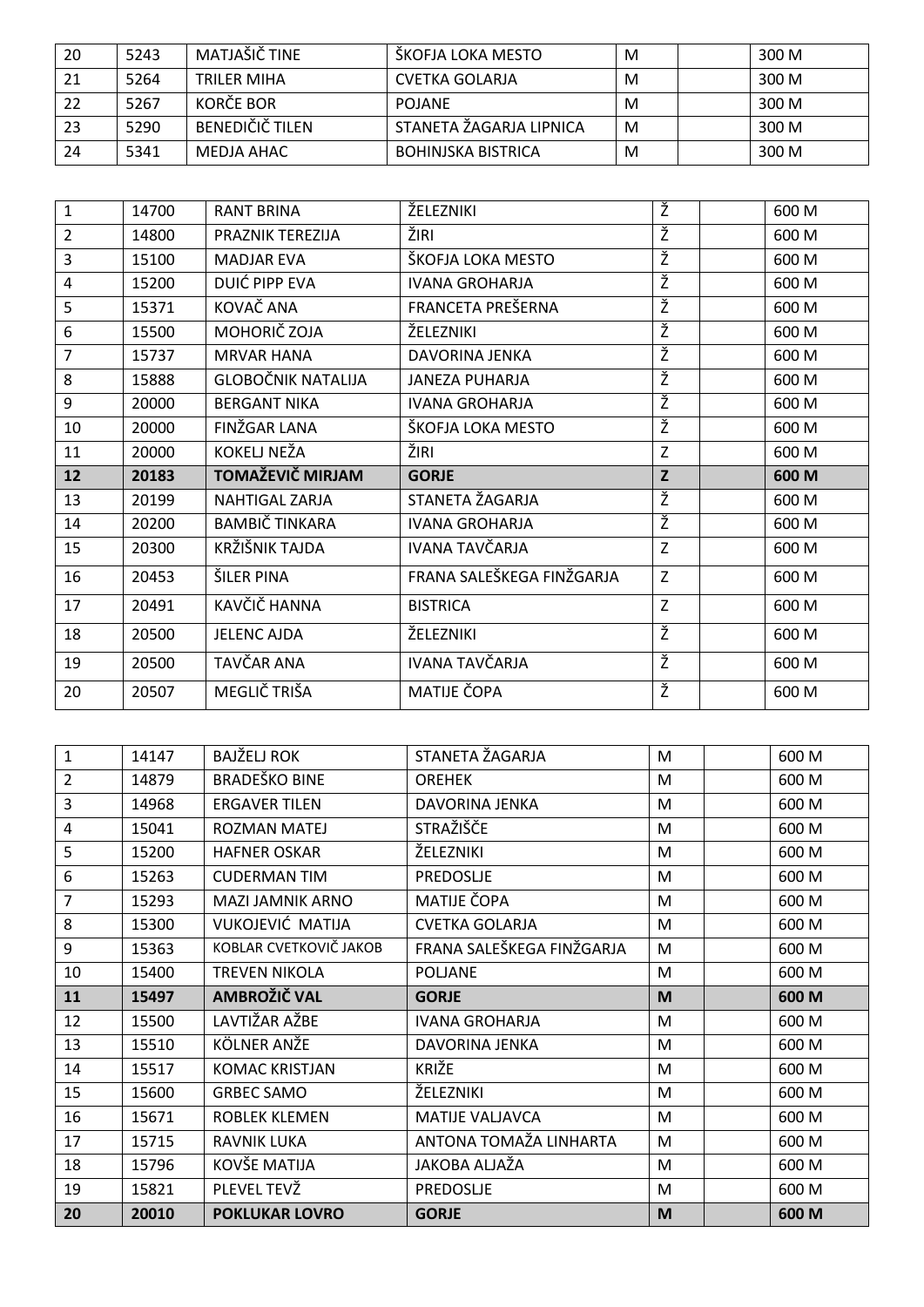| $\mathbf{1}$   | 32040 | ŠIFKOVIČ EVA             | STANETA ŽAGARJA           | Ž | 1000 M |
|----------------|-------|--------------------------|---------------------------|---|--------|
| $\overline{2}$ | 32069 | MAŠA ROBIČ               | FRANA SALEŠKEGA FINŽGARJA | Z | 1000 M |
| 3              | 32546 | KÖLNER BRINA             | DAVORINA JENKA            | Ž | 1000 M |
| 4              | 32700 | <b>KEMPERLE TINKA</b>    | ŽELEZNIKI                 | Ž | 1000 M |
| 5              | 32774 | PERKO ULA                | KRIŽE                     | Z | 1000 M |
| 6              | 32800 | <b>GARTNER VIDA</b>      | ŽELEZNIKI                 | Ž | 1000 M |
| 7              | 32819 | MAŠA ŠOLAR               | FRANA SALEŠKEGA FINŽGARJA | Z | 1000 M |
| 8              | 32821 | <b>KAMIN NELI</b>        | <b>OREHEK</b>             | Ž | 1000 M |
| 9              | 32895 | AŽMAN ZALA               | STANETA ŽAGARJA           | Ž | 1000 M |
| 10             | 33055 | <b>BIJOL ŽIVA</b>        | <b>GORJE</b>              | Z | 1000 M |
| 11             | 33100 | <b>SKUBE NEJA</b>        | ŽIRI                      | Ž | 1000 M |
| 12             | 33400 | BOŽNAR MIRJAM            | <b>POLJANE</b>            | Ž | 1000 M |
| 13             | 33400 | LUKIČ NASTJA             | <b>CVETKA GOLARJA</b>     | Ž | 1000 M |
| 14             | 33447 | <b>MAJER MAŠA</b>        | <b>GORJE</b>              | Z | 1000 M |
| 15             | 33719 | ČEŠAREK EMA              | STANETA ŽAGARJA LIPNICA   | Z | 1000 M |
| 16             | 34272 | <b>GUŠTIN NEŽA</b>       | ANTONA TOMAŽA LINHARTA    | Z | 1000 M |
| 17             | 34322 | <b>VUKOTIĆ PATRICIJA</b> | SIMONA JENKA              | Ž | 1000 M |
| 18             | 34325 | <b>ROBLEK META</b>       | <b>MATIJE VALJAVCA</b>    | Ž | 1000 M |
| 19             | 34900 | <b>STANONIK JASNA</b>    | ŽIRI                      | Ž | 1000 M |
| 20             | 35103 | <b>CIPERLE SARA</b>      | DAVORINA JENKA            | Ž | 1000 M |

| 1              | 30000 | RASPET JAKOB         | ŠKOFJA LOKA MESTO       | M | 1000 M |
|----------------|-------|----------------------|-------------------------|---|--------|
| $\overline{2}$ | 30000 | <b>RANT LOVRO</b>    | ŽELEZNIKI               | M | 1000 M |
| 3              | 30100 | PISK DOMINIK         | <b>POLJANE</b>          | M | 1000 M |
| 4              | 30100 | LORBER JAKOB         | ŽELEZNIKI               | M | 1000 M |
| 5              | 30304 | PREMRL TEVŽ          | <b>BISTRICA</b>         | M | 1000M  |
| 6              | 30323 | HROBAT PLEMELJ ALJAŽ | <b>JOSIPA PLEMLJA</b>   | M | 1000 M |
| 7              | 30600 | <b>KARLIN AMADEJ</b> |                         | M | 1000 M |
| 8              | 30797 | NOGRAŠEK BOR         | <b>OREHEK</b>           | M | 1000 M |
| 9              | 30914 | <b>KOŠIR ENEJ</b>    | <b>BISTRICA</b>         | M | 1000M  |
| 10             | 30988 | <b>SLABE ROK</b>     | <b>KRIŽE</b>            | M | 1000M  |
| 11             | 31000 | ŠUBIC MAJ            | ŽIRI                    | M | 1000 M |
| 12             | 31021 | <b>BREZNIK VID</b>   | FRANCETA PREŠERNA       | M | 1000 M |
| 13             | 31035 | <b>MAJER MATEVŽ</b>  | <b>GORJE</b>            | M | 1000 M |
| 14             | 31173 | ZAJEC BLAŽ           | DAVORINA JENKA          | M | 1000 M |
| 15             | 31173 | SODJA ZALOKAR TAI    | <b>JOSIPA PLEMLJA</b>   | M | 1000 M |
| 16             | 31200 | BIČEK ANEJ           | IVANA TAVČARJA          | M | 1000 M |
| 17             | 31251 | <b>TOLAR NEJC</b>    | DAVORINA JENKA          | M | 1000 M |
| 18             | 31352 | <b>ZUPAN URBAN</b>   | STANETA ŽAGARJA LIPNICA | M | 1000 M |
| 19             | 31400 | <b>HOSTNIK BLAŽ</b>  | ŠKOFJA LOKA MESTO       | M | 1000 M |
| 20             | 31417 | <b>JELENC NACE</b>   | <b>GORJE</b>            | M | 1000 M |

| 554 | <b>SFKNF HANA</b> | ŠENČUR                 |  | <b>DALJINA</b> |
|-----|-------------------|------------------------|--|----------------|
| 498 | ROGAČ KATARINA    | ANTONA TOMAŽA LINHARTA |  | <b>DALJINA</b> |
| 479 | DOLENC URŠA       | <b>STRAŽIŠČE</b>       |  | <b>DALJINA</b> |
| 468 | SEFIĆ LANA        | MATIJE ČOPA            |  | <b>DALJINA</b> |
| 468 | MALAVAŠIČ ELIN    | ŽIRI                   |  | <b>DALJINA</b> |
| 463 | ROGAČ ANA         | <b>GORJE</b>           |  | <b>DALJINA</b> |
| 447 | HAŽIČ NEŽA        | <b>NAKLO</b>           |  | <b>DALJINA</b> |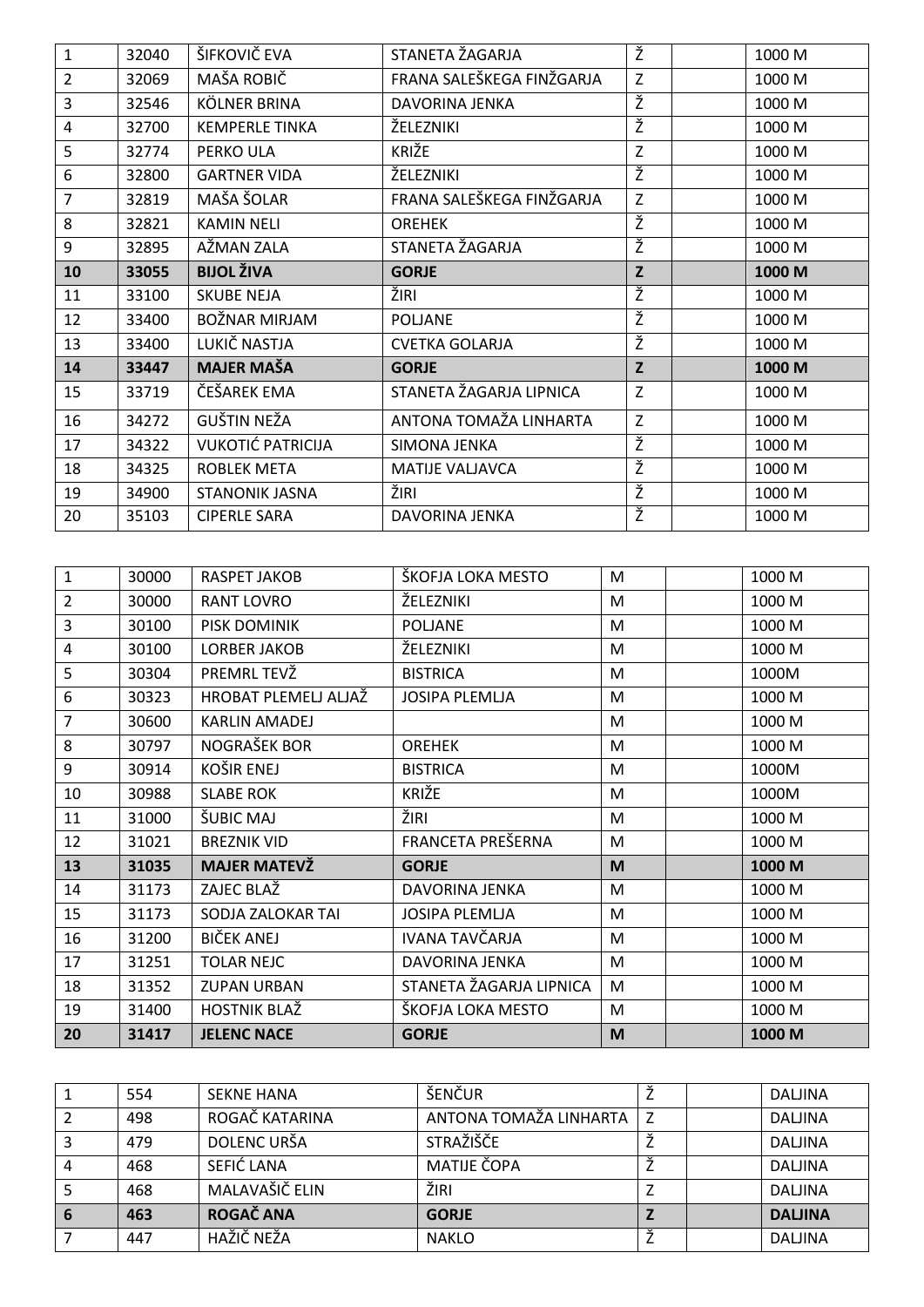| 8  | 435 | KOPAČ IZADORA       | ŽIRI                      | Z | <b>DALJINA</b> |
|----|-----|---------------------|---------------------------|---|----------------|
| 9  | 432 | <b>DOLINAR NEJA</b> | <b>IVANA TAVČARJA</b>     | Z | <b>DALJINA</b> |
| 10 | 428 | AJMŠEK ALIN         | SIMONA JENKA              | Ž | <b>DALJINA</b> |
| 11 | 425 | <b>ILIĆ LORENA</b>  | MATIJE ČOPA               | Ž | <b>DALJINA</b> |
| 12 | 424 | KAVČIČ VALENTINA    | ŽELEZNIKI                 | Z | <b>DALJINA</b> |
| 13 | 420 | POTOČNIK ANJA       | <b>IVANA GROHARJA</b>     | Z | <b>DALJINA</b> |
| 14 | 419 | ŠALINGER IVONA      | JAKOBA ALJAŽA             | Ž | <b>DALJINA</b> |
| 15 | 418 | <b>FERDIN NEJA</b>  | <b>IVANA GROHARJA</b>     | Z | <b>DALJINA</b> |
| 16 | 415 | POLJANŠEK LIZA      | ŽIRI                      | Z | <b>DALJINA</b> |
| 17 | 413 | ŠTRAVS MAŠA         | ŽELEZNIKI                 | Z | <b>DALJINA</b> |
| 18 | 406 | DOBRAVEC URŠULA     | <b>BOHINJSKA BISTRICA</b> | Z | <b>DALJINA</b> |
| 19 | 404 | VOGA ZOE            | ANTONA TOMAŽA LINHARTA    | Z | <b>DALJINA</b> |
| 20 | 403 | ŠVAB ELIZABETA      | ŠKOFJA LOKA MESTO         | Z | <b>DALJINA</b> |

| $\mathbf{1}$   | 621 | KRIŽAJ DEMIAN         | <b>OREHEK</b>          | M         | <b>DALJINA</b> |
|----------------|-----|-----------------------|------------------------|-----------|----------------|
| $\overline{2}$ | 563 | MIKLAVČIČ MARTIN      | <b>IVANA GROHARJA</b>  | M         | <b>DALJINA</b> |
| 3              | 556 | NOGRAŠEK LUKA         | PREDOSLJE              | M         | <b>DALJINA</b> |
| 4              | 553 | <b>BUH URBAN</b>      | IVANA TAVČARJA         | M         | <b>DALJINA</b> |
| 5              | 551 | PETERNELJ JAN         | ŽELEZNIKI              | M         | <b>DALJINA</b> |
| 6              | 550 | <b>KATONA PETER</b>   | <b>BISTRICA</b>        | M         | <b>DALJINA</b> |
| $\overline{7}$ | 541 | MOHORIČ MAKS          | <b>IVANA GROHARJA</b>  | M         | <b>DALJINA</b> |
| 8              | 538 | TUŠEK MARKO           | ŽIRI                   | M         | <b>DALJINA</b> |
| 9              | 536 | <b>BITENC TEVŽ</b>    | FRANCETA PREŠERNA      | M         | <b>DALJINA</b> |
| 10             | 524 | <b>MAKUC LUKA</b>     | KOROŠKA BELA           | M         | <b>DALJINA</b> |
| 11             | 520 | MARTINUČ JAKOB        | <b>TRŽIČ</b>           | M         | <b>DALJINA</b> |
| 12             | 519 | <b>NOVAK DAN</b>      | ANTONA TOMAŽA LINHARTA | M         | <b>DALJINA</b> |
| 13             | 517 | JURIČAN DOMEN         | <b>CVETKA GOLARJA</b>  | M         | <b>DALJINA</b> |
| 14             | 510 | POTOČNIK FILIP        | ŠKOFJA LOKA MESTO      | M         | <b>DALJINA</b> |
| 15             | 507 | TRALJEŠIČ MARK        | ŠKOFJA LOKA MESTO      | M         | <b>DALJINA</b> |
| 16             | 503 | <b>LAUSEGER LUKAS</b> | IVANA TAVČARJA         | M         | <b>DALJINA</b> |
| 17             | 502 | HARAMBAŠIĆ TARIK      | MATIJE ČOPA            | M         | <b>DALJINA</b> |
| 18             | 496 | PETAČ LUKA VALENTIN   | <b>JOSIPA PLEMLJA</b>  | M         | <b>DALJINA</b> |
| 19             | 495 | <b>JERAS JAKA</b>     | STRAŽIŠČE              | M         | <b>DALJINA</b> |
| 20             | 494 | <b>MALGAJ NEJC</b>    | <b>OREHEK</b>          | ${\sf M}$ | <b>DALJINA</b> |

| 1              | 485 | NIKA DOLŽAN KARAHODŽIČ   | <b>MOJSTRANA</b>      | Z | <b>DALJINA</b> |
|----------------|-----|--------------------------|-----------------------|---|----------------|
| $\overline{2}$ | 481 | MISAJLOVSKI ANJA         | FRANCETA PREŠERNA     | ž | <b>DALJINA</b> |
| 3              | 477 | <b>GUNDE EMA</b>         | <b>PREDOSLIE</b>      | ž | <b>DALJINA</b> |
| 4              | 470 | <b>MALOVRH GAJA</b>      | <b>OREHEK</b>         | Ž | <b>DALJINA</b> |
| 5              | 460 | <b>JARKOVIČ NEJA</b>     | ŽIROVNICA             | Z | <b>DALJINA</b> |
| 6              | 438 | VOLČJAK ANAMARIJA        | ŠENČUR                | Ž | <b>DALJINA</b> |
| 7              | 438 | KOPAČ ZARJA              | ŽIRI                  | Z | <b>DALJINA</b> |
| 8              | 434 | <b>KALAN BRINA</b>       | <b>MATIJE ČOPA</b>    | Ž | <b>DALJINA</b> |
| 9              | 432 | RADELJ AJA               | ŠKOFJA LOKA MESTO     | Ž | <b>DALJINA</b> |
| 10             | 430 | <b>LOTI GANTAR</b>       | <b>NAKLO</b>          | Ž | <b>DALJINA</b> |
| 11             | 428 | PALHARTINGER IZABELA     | <b>JOSIPA PLEMLJA</b> | Z | <b>DALJINA</b> |
| 12             | 425 | <b>GARTNER PATRICIJA</b> | ŽELEZNIKI             | Ž | <b>DALJINA</b> |
| 13             | 410 | DOLŽAN ZARA              | <b>KRIŽE</b>          | Z | <b>DALJINA</b> |
| 14             | 409 | <b>LAUESGER RUBI</b>     | <b>IVANA TAVČARJA</b> | Z | <b>DALJINA</b> |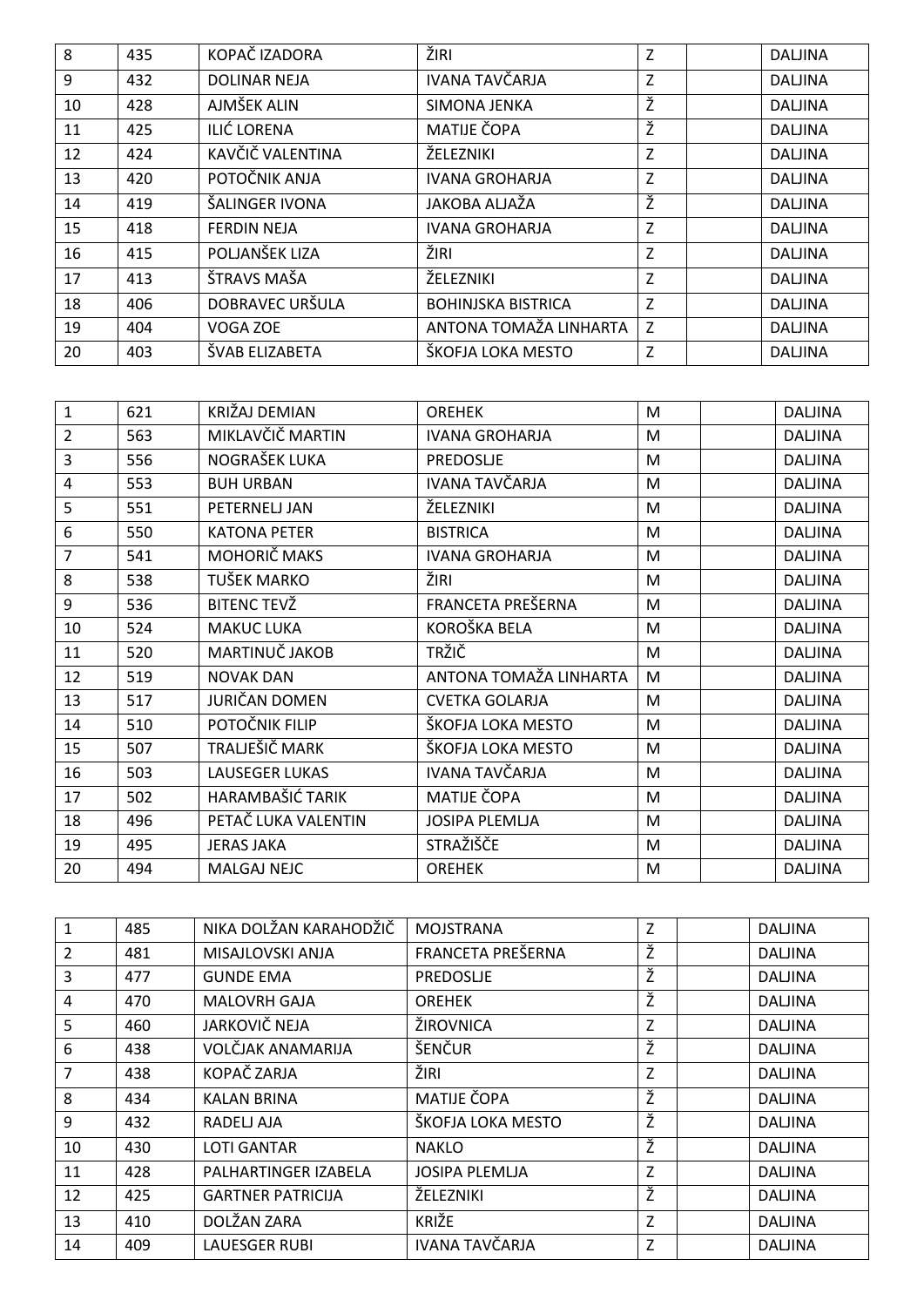| 15 | 407 | <b>ZUPAN ZALA</b>      | STANETA ŽAGARJA LIPNICA | ∸ | DALJINA |
|----|-----|------------------------|-------------------------|---|---------|
| 16 | 405 | MATEK MANJA            | ŠKOFJA LOKA MESTO       |   | DALJINA |
| 17 | 405 | <b>BERCE VITA</b>      | JOSIPA PLEMLJA          |   | DALJINA |
| 18 | 402 | HROVAT NEŽA            | ŠENČUR                  |   | DALJINA |
| 19 | 402 | VREČKO LILI            | ANTONA TOMAŽA LINHARTA  | Z | DALJINA |
| 20 | 400 | <b>BERTONCELL ZALA</b> | <b>CVETKA GOLARJA</b>   |   | DALJINA |

| $\mathbf{1}$   | 512 | <b>JERALA MAKSIMILJAN</b> | ANTONA TOMAŽA LINHARTA    | M | <b>DALJINA</b> |
|----------------|-----|---------------------------|---------------------------|---|----------------|
| $\overline{2}$ | 490 | ŽEŽELJ ŽIGA               | <b>BISTRICA</b>           | M | <b>DALJINA</b> |
| 3              | 488 | REŠEK ROŽLE               | ŽELEZNIKI                 | M | <b>DALJINA</b> |
| 4              | 485 | POGAČAR JAKOB             | <b>JOSIPA PLEMLJA</b>     | M | <b>DALJINA</b> |
| 5              | 465 | JORDAN NADIŽAR JAKOB      | JANEZA PUHARJA            | M | <b>DALJINA</b> |
| 6              | 450 | <b>LAKNER PATRIK</b>      | ANTONA TOMAŽA LINHARTA    | M | <b>DALJINA</b> |
| 7              | 449 | <b>KOKELJ MARCEL</b>      | IVANA TAVČARJA            | M | <b>DALJINA</b> |
| 8              | 445 | <b>WICK KARSTEN</b>       | FRANA SALEŠKEGA FINŽGARJA | M | <b>DALJINA</b> |
| 9              | 443 | GARTNER OŽBEJ             | <b>IVANA GROHARJA</b>     | M | <b>DALJINA</b> |
| 10             | 443 | PETERNELJ ERAZEM          | IVANA TAVČARJA            | M | <b>DALJINA</b> |
| 11             | 443 | SODJA NINO ANTON          | <b>BOHINJSKA BISTRICA</b> | M | <b>DALJINA</b> |
| 12             | 441 | MEGLIČ AMBROŽ             | <b>OREHEK</b>             | M | <b>DALJINA</b> |
| 13             | 439 | ČEFERIN LENART            | PREDOSLJE                 | M | <b>DALJINA</b> |
| 14             | 437 | SVETELJ KRIŠTOF           | ŠENČUR                    | M | <b>DALJINA</b> |
| 15             | 424 | <b>NOVAK JAKA</b>         | <b>CVETKA GOLARJA</b>     | M | <b>DALJINA</b> |
| 16             | 420 | MEGLIČ LUKA               | <b>TRŽIČ</b>              | M | <b>DALJINA</b> |
| 17             | 416 | MAČEK MARCEL              | <b>PREDOSLJE</b>          | M | <b>DALJINA</b> |
| 18             | 415 | POLJANEC SVIT             | SIMONA JENKA              | M | <b>DALJINA</b> |
| 19             | 414 | <b>TREVEN DOMINIK</b>     | ŽIRI                      | M | <b>DALJINA</b> |
| 20             | 404 | PISK KRIŠTOF              | <b>POLJANE</b>            | M | <b>DALJINA</b> |

| $\mathbf{1}$   | 163 | KOVAČIČ ŽIVA          | <b>MOJSTRANA</b>          | Z | VIŠINA        |
|----------------|-----|-----------------------|---------------------------|---|---------------|
| $\overline{2}$ | 150 | <b>GROM MONIKA</b>    | <b>OREHEK</b>             | Ž | VIŠINA        |
| 3              | 147 | <b>GAJA PETERNEL</b>  | FRANA SALEŠKEGA FINŽGARJA | Z | VIŠINA        |
| 4              | 145 | <b>JERMAN EVA</b>     | <b>BISTRICA</b>           | Z | VIŠINA        |
| 5              | 140 | <b>MALI ANA</b>       | ŽIRI                      | Z | VIŠINA        |
| 6              | 138 | HUDELJA ELIZA JULIJA  | FRANCETA PREŠERNA         | Ž | VIŠINA        |
| $\overline{7}$ | 135 | <b>GRUBAR ELIZA</b>   | ŠENČUR                    | Ž | VIŠINA        |
| 8              | 135 | <b>TROJAR TARA</b>    | ŽIRI                      | Z | VIŠINA        |
| 9              | 135 | DEMŠAR EMA            | ŽELEZNIKI                 | Z | VIŠINA        |
| 10             | 135 | DEMŠAR ANA            | ŽELEZNIKI                 | Z | VIŠINA        |
| 11             | 135 | POTOČNIK KLARA        | <b>IVANA GROHARJA</b>     | Z | VIŠINA        |
| 12             | 135 | SVOLJŠAK ALINA        | <b>BOHINJSKA BISTRICA</b> | Z | VIŠINA        |
| 13             | 130 | <b>ZUPAN ZARJA</b>    | <b>NAKLO</b>              | Ž | <b>VIŠINA</b> |
| 14             | 130 | <b>JEKLAR LARISA</b>  | <b>BOHINJSKA BISTRICA</b> | Z | VIŠINA        |
| 15             | 130 | ŠVAB ULA              | KRIŽE                     | Z | VIŠINA        |
| 16             | 125 | <b>KERMELJ LORI</b>   | <b>CVETKA GOLARJA</b>     | Z | <b>VIŠINA</b> |
| 17             | 125 | <b>JEKLAR JULIJA</b>  | <b>BOHINJSKA BISTRICA</b> | Z | VIŠINA        |
| 18             | 120 | <b>REXHEPI MEDINA</b> | MATIJE ČOPA               | Ž | VIŠINA        |
| 19             | 120 | GAŠPERLIN ALJA        | ŠENČUR                    | Ž | VIŠINA        |
| 20             | 120 | PINTAR EVA            | ŽELEZNIKI                 | Z | VIŠINA        |
| 21             | 120 | JAKOPIČ NEJA          | <b>BOHINJSKA BISTRICA</b> | Z | VIŠINA        |
| 22             | 120 | MAURER DAŠA           | <b>JOSIPA PLEMLJA</b>     | Z | VIŠINA        |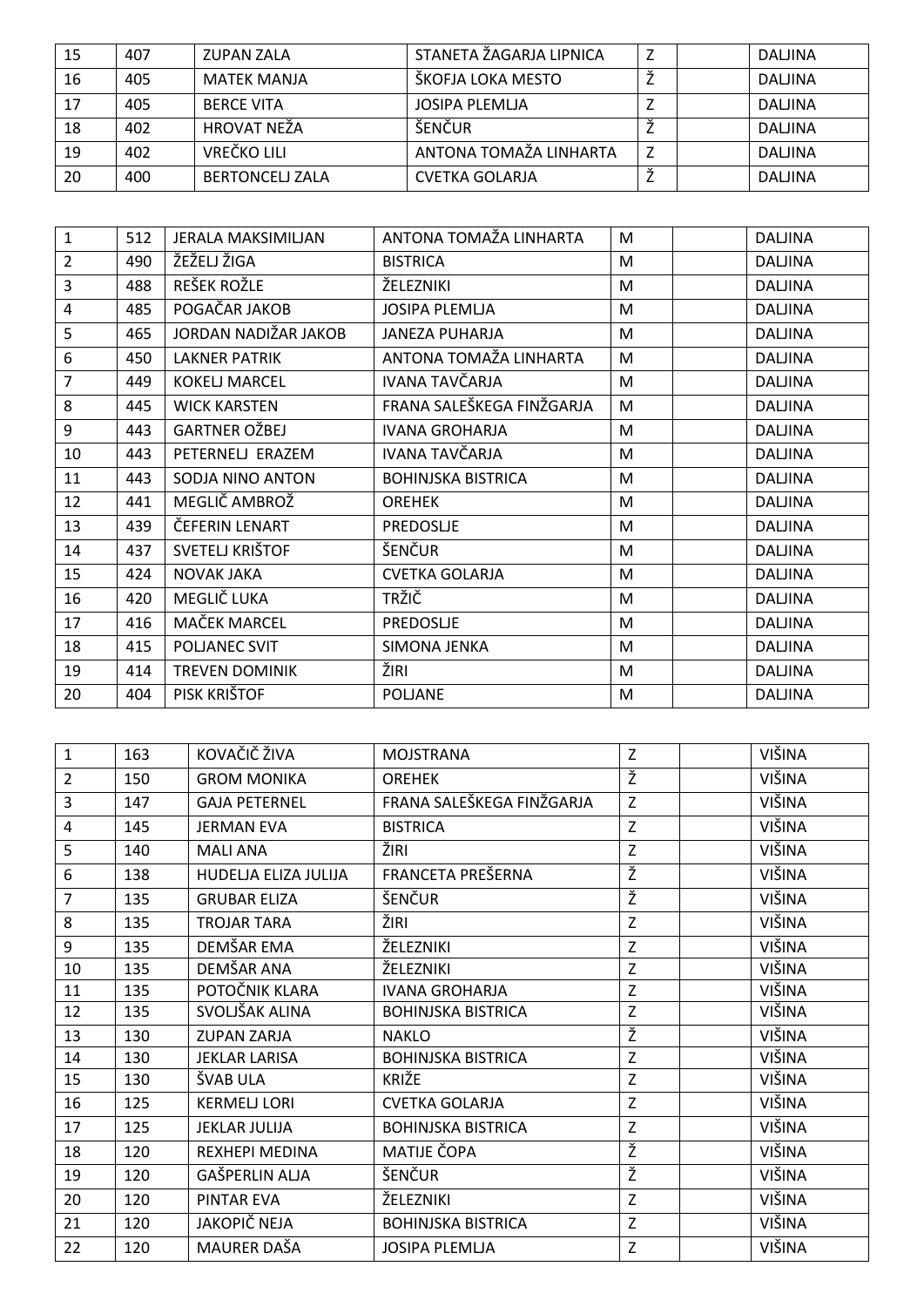| $\sim$ $\sim$<br>ر ے | 120 | <b>LUCIJA</b><br>$\sim \cdot$<br>7AN.<br>DC<br>'NZ | KRIŽE | -- |  | VIŠINA |
|----------------------|-----|----------------------------------------------------|-------|----|--|--------|
|----------------------|-----|----------------------------------------------------|-------|----|--|--------|

| $\mathbf{1}$   | 166 | <b>OBLAK OŽBEJ</b>      | IVANA TAVČARJA            | M | VIŠINA        |
|----------------|-----|-------------------------|---------------------------|---|---------------|
| $\overline{2}$ | 163 | <b>STANONIK NEJC</b>    | ŽIRI                      | M | VIŠINA        |
| 3              | 161 | TOMŠIČ NEJC             | STRAŽIŠČE                 | M | VIŠINA        |
| 4              | 161 | SMOLNIKAR AŽBE          | ANTONA TOMAŽA LINHARTA    | M | VIŠINA        |
| 5              | 156 | ŠTIBELJ ČRT             | FRANCETA PREŠERNA         | M | <b>VIŠINA</b> |
| 6              | 156 | LAMPE JON               | MATIJE ČOPA               | M | VIŠINA        |
| $\overline{7}$ | 156 | <b>CUND ŽAN</b>         | <b>JOSIPA PLEMLJA</b>     | M | VIŠINA        |
| 8              | 155 | POLJAK TIMOTEJ IAN      | ŽIRI                      | M | VIŠINA        |
| 9              | 155 | ZEČEVIČ MARKO           | <b>BISTRICA</b>           | M | VIŠINA        |
| 10             | 153 | RADIKOVIĆ LUKA          | SIMONA JENKA              | M | VIŠINA        |
| 11             | 150 | JAŠ CUDERMAN            | PREDOSLJE                 | M | VIŠINA        |
| 12             | 150 | MOHORIČ TEVŽ            | ŽELEZNIKI                 | M | VIŠINA        |
| 13             | 150 | <b>VRHUNC GAŠPER</b>    | ŽELEZNIKI                 | M | VIŠINA        |
| 14             | 150 | VIDIC ŽIGA              | <b>JOSIPA PLEMLJA</b>     | M | VIŠINA        |
| 15             | 145 | AUREAMI JERNEJ          | FRANCETA PREŠERNA         | M | VIŠINA        |
| 16             | 145 | <b>JEMC MATIJA</b>      | <b>CVETKA GOLARJA</b>     | M | VIŠINA        |
| 17             | 145 | <b>CVETIĆ KRISTJAN</b>  | <b>CVETKA GOLARJA</b>     | M | VIŠINA        |
| 18             | 145 | <b>KLEŠNIK BOR</b>      | <b>BOHINJSKA BISTRICA</b> | M | VIŠINA        |
| 19             | 140 | <b>PODOBNIK MARK</b>    | ŠENČUR                    | M | VIŠINA        |
| 20             | 140 | <b>LAVRINEC TIMOTEJ</b> | ŠKOFJA LOKA MESTO         | M | VIŠINA        |
| 21             | 140 | JESENKO MATEVŽ          | <b>CVETKA GOLARJA</b>     | M | VIŠINA        |

| $\mathbf{1}$ | 150 | <b>MUBILINA</b>         | PREDOSLJE                 | Ž | <b>VIŠINA</b> |
|--------------|-----|-------------------------|---------------------------|---|---------------|
| 2            | 138 | <b>ARNOL ZALA</b>       | ANTONA TOMAŽA LINHARTA    | Z | <b>VIŠINA</b> |
| 3            | 135 | <b>GABROVŠEK LENKA</b>  | PREDOSLJE                 | ž | VIŠINA        |
| 4            | 135 | <b>BRCE IVANA</b>       | STANETA ŽAGARJA LIPNICA   | Z | <b>VIŠINA</b> |
| 5            | 133 | <b>SLAK JULIJA</b>      | KOROŠKA BELA              | Z | <b>VIŠINA</b> |
| 6            | 130 | <b>KOKELJ TINKARA</b>   | ŽIRI                      | Ž | VIŠINA        |
| 7            | 130 | KLEMENČIČ ANAMARIJA     | <b>IVANA TAVČARJA</b>     | Ž | <b>VIŠINA</b> |
| 8            | 130 | <b>JERAM LANA</b>       | ŽELEZNIKI                 | Ž | VIŠINA        |
| 9            | 130 | <b>KRVINA TARA</b>      | ŽIRI                      | ž | VIŠINA        |
| 10           | 130 | ŠIFRER NINA             | <b>CVETKA GOLARJA</b>     | ž | <b>VIŠINA</b> |
| 11           | 130 | KOKOŠINEK JULIJA        | <b>BOHINJSKA BISTRICA</b> | Z | <b>VIŠINA</b> |
| 12           | 125 | <b>GERMEK TEJA</b>      | <b>ŠENČUR</b>             | Ž | VIŠINA        |
| 13           | 125 | <b>GABER MOJCA</b>      | ŽELEZNIKI                 | Ž | VIŠINA        |
| 14           | 125 | <b>DOLINAR KRISTINA</b> | IVANA TAVČARJA            | ž | VIŠINA        |
| 15           | 125 | SODJA MIRJAM            | <b>BOHINJSKA BISTRICA</b> | Z | <b>VIŠINA</b> |
| 16           | 120 | <b>KOZAMERNIK ELA</b>   | FRANCETA PREŠERNA         | Ž | VIŠINA        |
| 17           | 120 | PINTAR ANAMARIJA        | IVANA TAVČARJA            | Ž | VIŠINA        |
| 18           | 115 | PFAJFAR ZALA            | ŽELEZNIKI                 | Ž | <b>VIŠINA</b> |
| 19           | 110 | ŠTEFE TEJA              | SIMONA JENKA              | Ž | VIŠINA        |
| 20           | 110 | ULČAR MEDEJA            | <b>JOSIPA PLEMLJA</b>     | Z | VIŠINA        |

| 156 | <b>TOLAR PATRIK</b> | ANTONA TOMAŽA LINHARTA | M | VIŠINA        |
|-----|---------------------|------------------------|---|---------------|
| 145 | DŽEBIĆ AMALIS NAI   | ŽFLFZNIKI              | м | <b>VIŠINA</b> |
| 143 | JOLIČ TRISTAN       | PREDOSLIE              | м | VIŠINA        |
| 140 | <b>OMAN ANDREJ</b>  | <b>NAKLO</b>           | м | VIŠINA        |
| 140 | LOGONDER ERIK       | CVETKA GOLARJA         | м | VIŠINA        |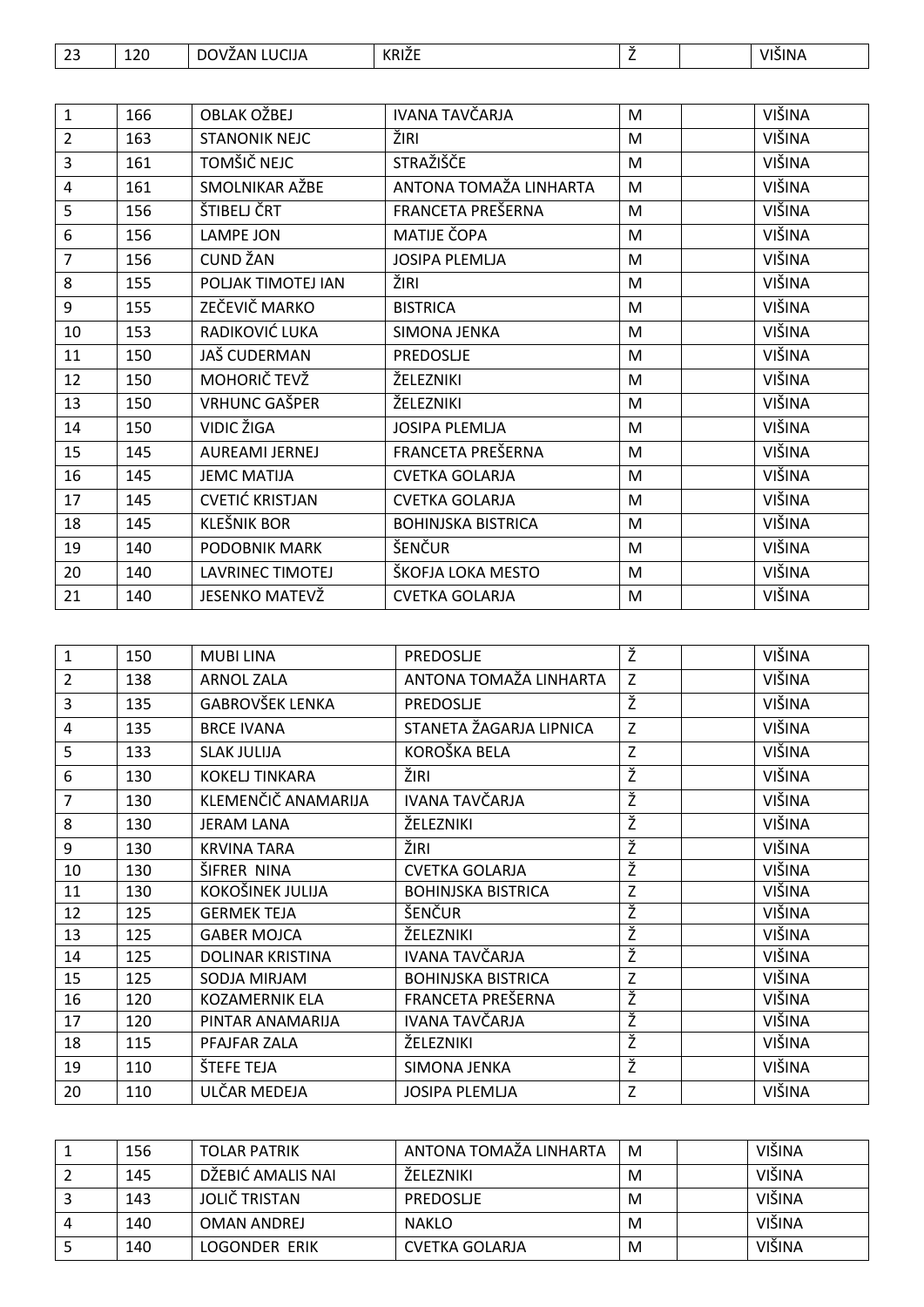| 6  | 140 | NOVAK JOŠT            | ŽIRI                  | M | VIŠINA        |
|----|-----|-----------------------|-----------------------|---|---------------|
| 7  | 140 | ŠTRAUS JERNEJ         | <b>IVANA TAVČARJA</b> | M | VIŠINA        |
| 8  | 140 | JURČIČ DOMEN          | ŠKOFJA LOKA MESTO     | M | VIŠINA        |
| 9  | 135 | RAČIČ LOVRO           | MATIJE ČOPA           | M | VIŠINA        |
| 10 | 135 | POLJANŠEK ROK         | <b>CVETKA GOLARJA</b> | M | VIŠINA        |
| 11 | 135 | <b>FRELIH CENE</b>    | ŽELEZNIKI             | M | VIŠINA        |
| 12 | 130 | LAVTAR ALJAŽ          | <b>IVANA GROHARJA</b> | M | VIŠINA        |
| 13 | 130 | <b>LAVTAR GABER</b>   | <b>IVANA GROHARJA</b> | M | VIŠINA        |
| 14 | 130 | BJELANOVIČ ALEKSANDER | <b>JOSIPA PLEMLJA</b> | M | VIŠINA        |
| 15 | 125 | <b>BOGATAJ ERAZEM</b> | <b>OREHEK</b>         | M | VIŠINA        |
| 16 | 125 | <b>CVETEK DENIS</b>   | <b>GORJE</b>          | M | <b>VIŠINA</b> |
| 17 | 120 | ZUPANC BLAŽ           | ŽELEZNIKI             | M | VIŠINA        |
| 18 | 120 | <b>NOVAK JAN MAJ</b>  | <b>GORJE</b>          | M | <b>VIŠINA</b> |
| 19 | 120 | <b>NEČIMER GAJ</b>    | <b>GORJE</b>          | M | <b>VIŠINA</b> |
| 20 | 115 | <b>TOLAR MAKS</b>     | <b>JOSIPA PLEMLJA</b> | M | VIŠINA        |

| $\mathbf{1}$   | 5815 | ČERIN HANA            | JAKOBA ALJAŽA             | Ž           | <b>VORTEX</b> |
|----------------|------|-----------------------|---------------------------|-------------|---------------|
| $\overline{2}$ | 5216 | ŠTULAR MANCA          | <b>BISTRICA</b>           | Ž           | <b>VORTEX</b> |
| 3              | 5200 | MIHELIČ LANA          | ANTONA TOMAŽA LINHARTA    | Z           | <b>VORTEX</b> |
| 4              | 4950 | SEDOVŠEK BLAŽKA       | ŽIROVNICA                 | Z           | <b>VORTEX</b> |
| 5              | 4933 | <b>MIRT NINA</b>      | TRŽIČ                     | Z           | <b>VORTEX</b> |
| 6              | 4900 | MUJAGIĆ AJLA          | FRANA SALEŠKEGA FINŽGARJA | Z           | <b>VORTEX</b> |
| $\overline{7}$ | 4718 | TUŠAR GAJA            | <b>OREHEK</b>             | Ž           | <b>VORTEX</b> |
| 8              | 4672 | KARABEGOVIĆ LULU      | FRANCETA PREŠERNA         | Ž           | <b>VORTEX</b> |
| 9              | 4590 | KRČ PIA               | <b>MATIJE VALJAVCA</b>    | Ž           | <b>VORTEX</b> |
| 10             | 4568 | <b>DEBELJAK LOTI</b>  | ŠKOFJA LOKA MESTO         | $\mathsf Z$ | <b>VORTEX</b> |
| 11             | 4512 | ĐORĐEVIĆ EMA          | <b>IVANA GROHARJA</b>     | $\mathsf Z$ | <b>VORTEX</b> |
| 12             | 4501 | <b>BITEŽNIK LARA</b>  | <b>MATIJE VALJAVCA</b>    | Ž           | <b>VORTEX</b> |
| 13             | 4500 | KATARINA ŽUBER        | KOROŠKA BELA              | Ž           | <b>VORTEX</b> |
| 14             | 4476 | PETERNELJ TJAŠA       | IVANA TAVČARJA            | $\mathsf Z$ | <b>VORTEX</b> |
| 15             | 4450 | LAZAREVIĆ ADRIJANA    | ANTONA TOMAŽA LINHARTA    | Z           | <b>VORTEX</b> |
| 16             | 4391 | PETERNELJ DOROTEJA L. | <b>IVANA TAVČARJA</b>     | Z           | <b>VORTEX</b> |
| 17             | 4376 | <b>JEREB NINA</b>     | <b>POLJANE</b>            | $\mathsf Z$ | <b>VORTEX</b> |
| 18             | 4288 | PIPP ZALA             | <b>STRAŽIŠČE</b>          | Ž           | <b>VORTEX</b> |
| 19             | 4086 | STRŽINAR NEŽA         | <b>IVANA TAVČARJA</b>     | $\mathsf Z$ | <b>VORTEX</b> |
| 20             | 4027 | <b>LUNAR MANCA</b>    | <b>NAKLO</b>              | ž           | <b>VORTEX</b> |

|                | 6980 | <b>KOLAR URH</b>    | ANTONA TOMAŽA LINHARTA    | M | <b>VORTEX</b> |
|----------------|------|---------------------|---------------------------|---|---------------|
| $\overline{2}$ | 6750 | <b>NACE KOBLAR</b>  | ANTONA TOMAŽA LINHARTA    | M | <b>VORTEX</b> |
| 3              | 6736 | DERLINK MATEVŽ      | ŠKOFJA LOKA MESTO         | M | <b>VORTEX</b> |
| 4              | 6720 | PAJIĆ DAMJAN        | FRANA SALEŠKEGA FINŽGARJA | M | <b>VORTEX</b> |
| 5              | 6650 | POKLUKAR TADEJ      | <b>JOSIPA PLEMLJA</b>     | M | <b>VORTEX</b> |
| 6              | 6580 | PINTARIČ MIHA       | <b>NAKLO</b>              | M | <b>VORTEX</b> |
| 7              | 6490 | MOHORIČ TINE        | ŽELEZNIKI                 | M | <b>VORTEX</b> |
| 8              | 6296 | <b>RIBNIKAR NIK</b> | KRIŽE                     | M | <b>VORTEX</b> |
| 9              | 6178 | ŽOS URH             | <b>BISTRICA</b>           | M | <b>VORTEX</b> |
| 10             | 6122 | LAMPE JUŠ           | <b>JANEZA PUHARJA</b>     | M | <b>VORTEX</b> |
| 11             | 6068 | PAULETIČ BLAŽ       | PREDOSLJE                 | M | <b>VORTEX</b> |
| 12             | 6046 | <b>MARKELJ VILI</b> | IVANA TAVČARJA            | M | <b>VORTEX</b> |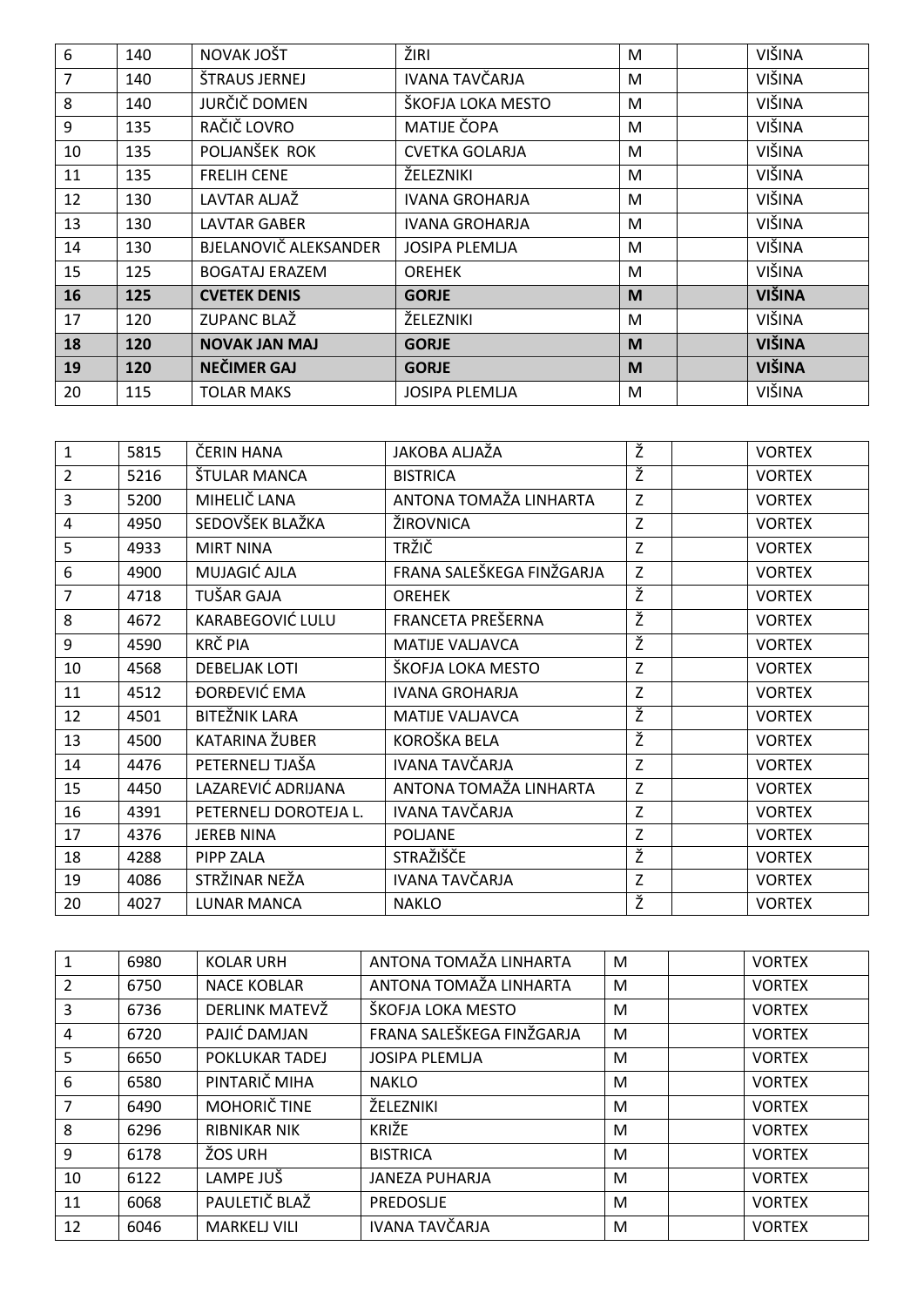| 13 | 6005 | GROŠELJ JAKA       | PREDOSLJE                 | M | <b>VORTEX</b> |
|----|------|--------------------|---------------------------|---|---------------|
| 14 | 5932 | DRMOTA OŽBEJ       | <b>IVANA TAVČARJA</b>     | M | <b>VORTEX</b> |
| 15 | 5890 | OMAN AŽBE          | ŠKOFJA LOKA MESTO         | M | <b>VORTEX</b> |
| 16 | 5870 | <b>DETELA MAK</b>  | ANTONA TOMAŽA LINHARTA    | M | <b>VORTEX</b> |
| 17 | 5846 | JELOVČAN ŽIGA      | <b>POLJANE</b>            | M | <b>VORTEX</b> |
| 18 | 5680 | <b>OSENJAK JON</b> | <b>BOHINJSKA BISTRICA</b> | M | <b>VORTEX</b> |
| 19 | 5660 | <b>KENDA JAN</b>   | <b>GORJE</b>              | M | <b>VORTEX</b> |
| 20 | 5650 | PREŠEREN AMADEJ    | <b>JOSIPA PLEMLJA</b>     | M | <b>VORTEX</b> |

| $\mathbf{1}$   | 4391 | MEGLIČ TAJA            | <b>BISTRICA</b>        | Ž      | <b>VORTEX</b> |
|----------------|------|------------------------|------------------------|--------|---------------|
| $\overline{2}$ | 4090 | <b>SKUMAVEC MONIKA</b> | ANTONA TOMAŽA LINHARTA | Z      | <b>VORTEX</b> |
| 3              | 4019 | RAVNIKAR NIKA          | DAVORINA JENKA         | Ž      | <b>VORTEX</b> |
| 4              | 3998 | MEGLIČ ŽIVA            | <b>KRIŽE</b>           | Ž      | <b>VORTEX</b> |
| 5              | 3878 | <b>ZADNIKAR MANCA</b>  | <b>IVANA GROHARJA</b>  | Ž      | <b>VORTEX</b> |
| 6              | 3805 | <b>BURJEK AVA</b>      | ŽIRI                   | Ž      | <b>VORTEX</b> |
| 7              | 3781 | MUHVIČ LANA            | SIMONA JENKA           | Ž      | <b>VORTEX</b> |
| 8              | 3730 | <b>GAVLJAK ELA</b>     | ANTONA TOMAŽA LINHARTA | Z      | <b>VORTEX</b> |
| 9              | 3565 | <b>RAKOVEC SERGEJA</b> | ŽELEZNIKI              | ž      | <b>VORTEX</b> |
| 10             | 3563 | MIŠIČ KATJA            | STRAŽIŠČE              | Ž      | <b>VORTEX</b> |
|                |      |                        |                        |        |               |
| 11             | 3530 | <b>MULALIĆ TAIDA</b>   | <b>GORJE</b>           | Z      | <b>VORTEX</b> |
| 12             | 3529 | <b>KERN TEJA</b>       | ŠENČUR                 | Ž      | <b>VORTEX</b> |
| 13             | 3526 | <b>STREL JERICA</b>    | IVANA TAVČARJA         | Ž      | <b>VORTEX</b> |
| 14             | 3472 | KRŽIŠNIK EMA           | <b>POLJANE</b>         | Ž      | <b>VORTEX</b> |
| 15             | 3469 | <b>BEVC ŽUMER KAJA</b> | SIMONA JENKA           | ž      | <b>VORTEX</b> |
| 16             | 3380 | TIČAR EVA              | <b>JOSIPA PLEMLJA</b>  | Z      | <b>VORTEX</b> |
| 17             | 3187 | <b>VERTNIK TAIA</b>    | JAKOBA ALJAŽA          | ž      | <b>VORTEX</b> |
| 18             | 3139 | HODŽIČ NAJA            | STRAŽIŠČE              | Ž      | <b>VORTEX</b> |
| 19             | 3012 | <b>MARKELJ TEJA</b>    | ŽELEZNIKI              | Ž<br>Ž | <b>VORTEX</b> |

| $\mathbf{1}$   | 6100 | <b>KALAN MATIC</b>    | KRIŽE                     | M | <b>VORTEX</b> |
|----------------|------|-----------------------|---------------------------|---|---------------|
| $\overline{2}$ | 6011 | <b>CERAR MIHA</b>     | <b>OREHEK</b>             | M | <b>VORTEX</b> |
| 3              | 5653 | FLEIŠER NEMEC LUKA    | JAKOBA ALJAŽA             | M | <b>VORTEX</b> |
| 4              | 5613 | ŽEŽELJ ŽIGA           | <b>BISTRICA</b>           | M | <b>VORTEX</b> |
| 5              | 5330 | <b>MIRT LOVRO</b>     | <b>TRŽIČ</b>              | M | <b>VORTEX</b> |
| 6              | 5279 | DEŽAN MAKS            | <b>TRŽIČ</b>              | M | <b>VORTEX</b> |
| 7              | 5256 | TUŠEK GAŠPER          | <b>IVANA GROHARJA</b>     | M | <b>VORTEX</b> |
| 8              | 5170 | MARKOVIČ DAVID        | FRANA SALEŠKEGA FINŽGARJA | M | <b>VORTEX</b> |
| 9              | 5065 | <b>TINAUER TAI</b>    | ŽIRI                      | M | <b>VORTEX</b> |
| 10             | 5020 | <b>HABE ANŽE</b>      | <b>BOHINJSKA BISTRICA</b> | M | <b>VORTEX</b> |
| 11             | 4986 | PINTAR LOVRO          | <b>IVANA GROHARJA</b>     | M | <b>VORTEX</b> |
| 12             | 4950 | SERAJNIK ŽIGA         | ANTONA TOMAŽA LINHARTA    | M | <b>VORTEX</b> |
| 13             | 4896 | <b>ZAVRL URBAN</b>    | ŽIRI                      | M | <b>VORTEX</b> |
| 14             | 4840 | <b>MALI GAL</b>       | <b>KRIŽE</b>              | M | <b>VORTEX</b> |
| 15             | 4830 | <b>VODNJOV MARCEL</b> | <b>JOSIPA PLEMLJA</b>     | M | <b>VORTEX</b> |
| 16             | 4790 | ZORC ČRT              | ANTONA TOMAŽA LINHARTA    | M | <b>VORTEX</b> |
| 17             | 4720 | <b>GROZNIK JAN</b>    | ANTONA TOMAŽA LINHARTA    | M | <b>VORTEX</b> |
| 18             | 4692 | PODOBNIK BLAŽ         | IVANA TAVČARJA            | M | <b>VORTEX</b> |
| 19             | 4680 | <b>LANGUS PETER</b>   | <b>BOHINJSKA BISTRICA</b> | M | <b>VORTEX</b> |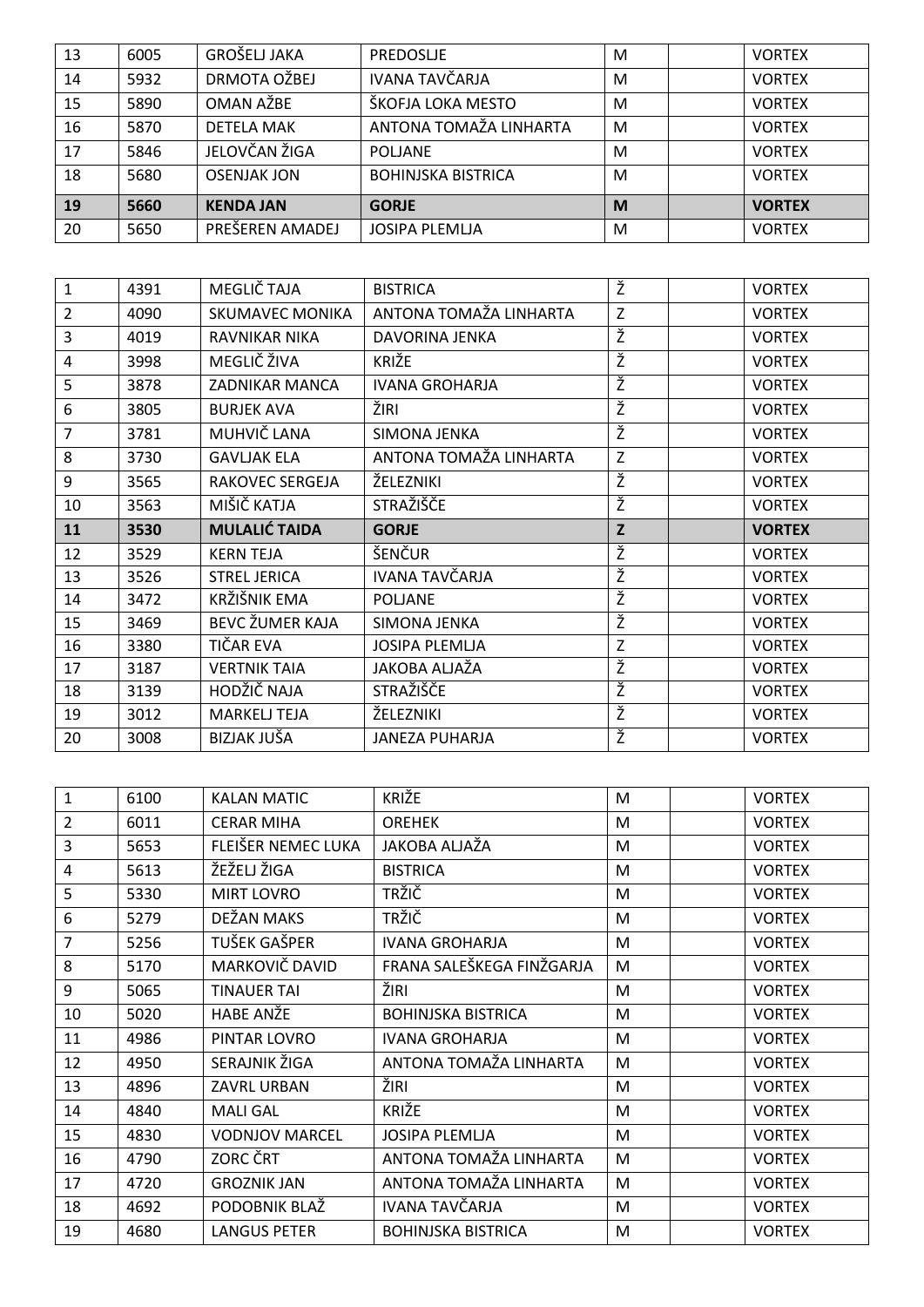| 20 | 4630 | $\ddot{\phantom{0}}$<br>.<br>7ID L<br>. .<br>)RAZ<br>ΔN | KRIŽE | M |  |  |
|----|------|---------------------------------------------------------|-------|---|--|--|
|----|------|---------------------------------------------------------|-------|---|--|--|

|   | 1050 | <b>KRAJNIK MOJCA</b>   | <b>POLJANE</b>            | Z | <b>KROGLA</b> |
|---|------|------------------------|---------------------------|---|---------------|
| 2 | 985  | FUČKA ANA              | <b>JANEZA PUHARJA</b>     | Ž | <b>KROGLA</b> |
| 3 | 916  | JELINIĆ MAŠA           | ŽELEZNIKI                 | Z | <b>KROGLA</b> |
| 4 | 873  | <b>CEFERIN PILAR</b>   | ŽELEZNIKI                 | Z | <b>KROGLA</b> |
| 5 | 839  | <b>KRASNIQI ERJONA</b> | ŽELEZNIKI                 | Z | <b>KROGLA</b> |
| 6 | 803  | ŠKULJ LANA             | <b>MATIJE ČOPA</b>        | Ž | KROGLA        |
| 7 | 756  | <b>VALJAVEC SARA</b>   | <b>TRŽIČ</b>              | Z | <b>KROGLA</b> |
| 8 | 667  | KOROŠEC NEŽA           | <b>BOHINJSKA BISTRICA</b> | Z | <b>KROGLA</b> |
| 9 | 665  | <b>ŠILC TIA</b>        | <b>BOHINJSKA BISTRICA</b> | Z | <b>KROGLA</b> |

| 1              | 1327 | MIHELIČ ANDREJ          | ANTONA TOMAŽA LINHARTA    | M | <b>KROGLA</b> |
|----------------|------|-------------------------|---------------------------|---|---------------|
| $\overline{2}$ | 1096 | MARINŠEK BLAŽ           | <b>NAKLO</b>              | M | <b>KROGLA</b> |
| 3              | 1089 | <b>FAJAN TOMAS</b>      | <b>NAKLO</b>              | M | <b>KROGLA</b> |
| 4              | 1089 | <b>BEVK GAŠPER</b>      | ŽELEZNIKI                 | M | <b>KROGLA</b> |
| 5              | 1089 | ŽMITEK ŽIGA             | <b>BOHINJSKA BISTRICA</b> | M | <b>KROGLA</b> |
| 6              | 1084 | <b>HRIBAR MARCEL</b>    | MATIJE ČOPA               | M | <b>KROGLA</b> |
| 7              | 1084 | TOPORIŠ LUKA            | <b>BISTRICA</b>           | M | <b>KROGLA</b> |
| 8              | 1078 | <b>MOREL ANŽEJ</b>      | ŠENČUR                    | M | <b>KROGLA</b> |
| 9              | 1043 | PREZELJ PRIMOŽ          | <b>JOSIPA PLEMLJA</b>     | M | <b>KROGLA</b> |
| 10             | 1038 | <b>BERCE PAJK TIAN</b>  | ANTONA TOMAŽA LINHARTA    | M | <b>KROGLA</b> |
|                |      |                         |                           |   |               |
| 11             | 1030 | <b>MAZOVEC JURE</b>     | <b>GORJE</b>              | M | <b>KROGLA</b> |
| 12             | 1012 | <b>HAFNER BANKO VID</b> | ANTONA TOMAŽA LINHARTA    | M | <b>KROGLA</b> |
| 13             | 1008 | MAČEK LENART            | ŠKOFJA LOKA MESTO         | M | <b>KROGLA</b> |
| 14             | 1004 | <b>BONETTO TAI</b>      | <b>JOSIPA PLEMLJA</b>     | M | <b>KROGLA</b> |
| 15             | 1002 | GAŠPERLIN BLAŽ          | FRANCETA PREŠERNA         | M | <b>KROGLA</b> |
| 16             | 1001 | PEČELNIK VALTER         | ŽIRI                      | M | <b>KROGLA</b> |
| 17             | 989  | BOGATAJ ALJAŽ           | SIMONA JENKA              | M | <b>KROGLA</b> |
| 18             | 986  | STANIČ MILOŠ            | <b>CVETKA GOLARJA</b>     | M | <b>KROGLA</b> |
| 19             | 977  | <b>ZUPAN OSKAR</b>      | ANTONA TOMAŽA LINHARTA    | M | <b>KROGLA</b> |

| $\mathbf{1}$   | 5124 | ŽELEZNIKI                 | Ž | 4X100 |
|----------------|------|---------------------------|---|-------|
| $\overline{2}$ | 5188 | <b>IVANA GROHARJA</b>     | Ž | 4X100 |
| 3              | 5218 | CVETKA GOLARJA            | Ž | 4X100 |
| 4              | 5270 | <b>GORENJA VAS</b>        | Ž | 4X100 |
| 5              | 5319 | ŠKOFJA LOKA MESTO         | Ž | 4X100 |
| 6              | 5345 | ŽIRI                      | Ž | 4X100 |
| $\overline{7}$ | 5372 | FRANA SALEŠKEGA FINŽGARJA | Ž | 4X100 |
| 8              | 5393 | ANTONA TOMAŽA LINHARTA 1  | Ž | 4X100 |
| 9              | 5511 | <b>NAKLO</b>              | Ž | 4X100 |
| 10             | 5633 | <b>KRIŽE</b>              | Ž | 4X100 |
| 11             | 5677 | STRAŽIŠČE                 | Ž | 4X100 |
| 12             | 5677 | <b>POLJANE</b>            | Ž | 4X100 |
| 13             | 5728 | <b>JOSIPA PLEMLJA</b>     | Ž | 4X100 |
| 14             | 5732 | <b>BOHINJSKA BISTRICA</b> | ž | 4X100 |
| 15             | 5801 | ANTONA TOMAŽA LINHARTA 2  | Ž | 4X100 |
| 16             | 5852 | <b>GORJE</b>              | Ž | 4X100 |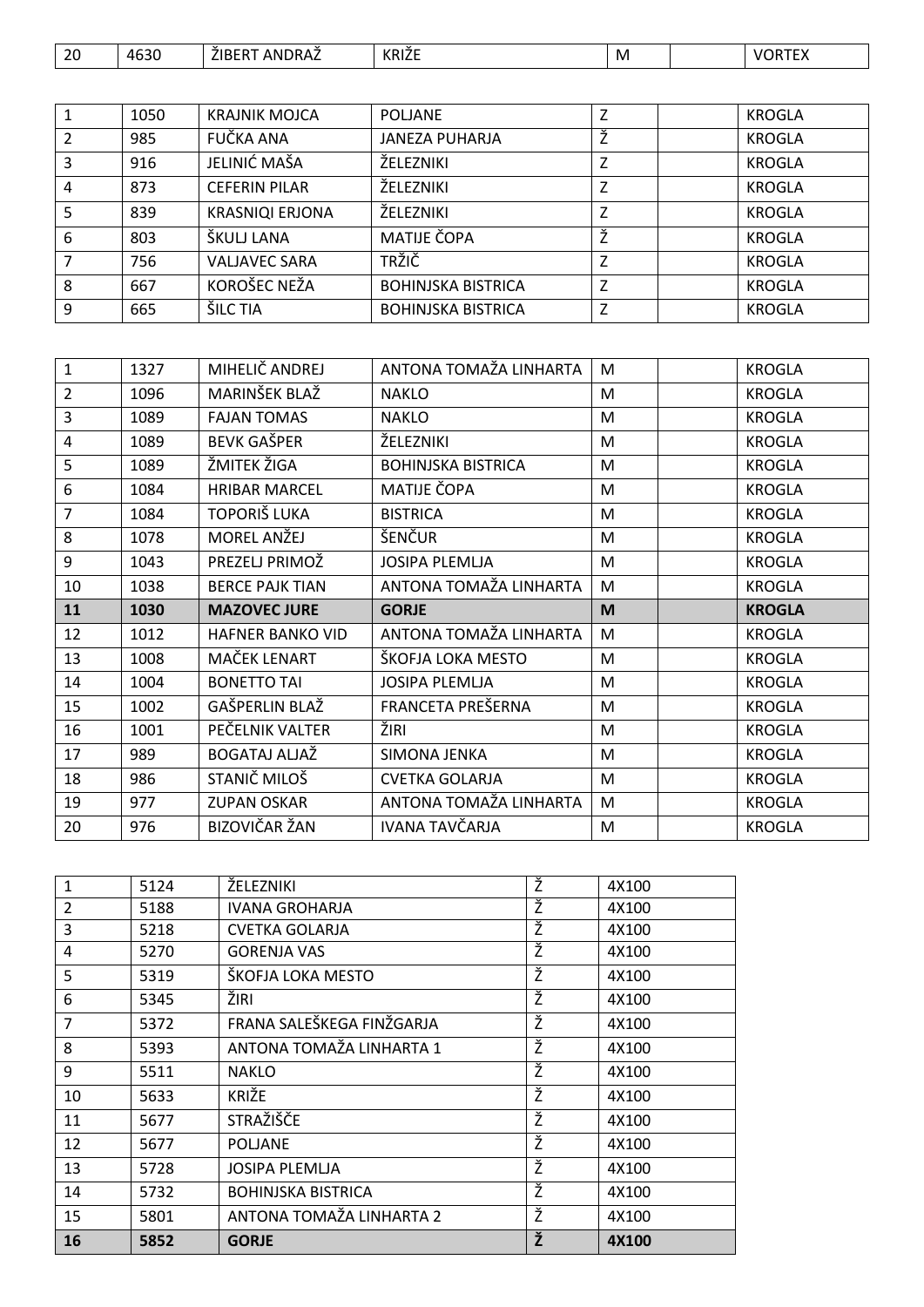| 17 | 5895  | SIMONA JENKA            |   | 4X100 |
|----|-------|-------------------------|---|-------|
| 18 | 5919  | DAVORINA JENKA          |   | 4X100 |
| 19 | 5920  | JANEZA PUHARJA CENTER 2 | Ž | 4X100 |
| 20 | 5940  | <b>MATIJE VALJAVCA</b>  |   | 4X100 |
| 21 | 5989  | <b>TRŽIČ</b>            | Ž | 4X100 |
| 22 | 10036 | JAKOBA ALJAŽA           | Ž | 4X100 |
| 23 | 10079 | PREDOSLJE               |   | 4X100 |
| 24 | 10252 | JANEZA PUHARJA CENTER 1 |   | 4X100 |

| $\mathbf{1}$   | 4994 | <b>OREHEK</b>             | M | 4X100 |
|----------------|------|---------------------------|---|-------|
| $\overline{2}$ | 5049 | FRANCETA PREŠERNA         | M | 4X100 |
| 3              | 5078 | MATIJE ČOPA               | M | 4X100 |
| 4              | 5089 | <b>JOSIPA PLEMLJA</b>     | M | 4X100 |
| 5              | 5137 | <b>NAKLO</b>              | M | 4X100 |
| 6              | 5142 | PREDOSLJE                 | M | 4X100 |
| $\overline{7}$ | 5146 | KRIŽE                     | M | 4X100 |
| 8              | 5200 | ANTONA TOMAŽA LINHARTA 1  | M | 4X100 |
| 9              | 5204 | STRAŽIŠČE                 | M | 4X100 |
| 10             | 5257 | <b>BOHINJSKA BISTRICA</b> | M | 4X100 |
| 11             | 5261 | ANTONA TOMAŽA LINHARTA 2  | M | 4X100 |
| 12             | 5266 | SIMONA JENKA              | M | 4X100 |
| 13             | 5274 | FRANA SALEŠKEGA FINŽGARJA | M | 4X100 |
| 14             | 5275 | <b>TRŽIČ</b>              | M | 4X100 |
| 15             | 5344 | JAKOBA ALJAŽA             | M | 4X100 |
| 16             | 5398 | <b>GORJE</b>              | M | 4X100 |
| 17             | 5415 | <b>DAVORINA JENKA</b>     | M | 4X100 |
| 18             | 5700 | ŽELEZNIKI                 | M | 4X100 |
| 19             | 5714 | ŽIRI                      | M | 4X100 |
| 20             | 5726 | <b>IVANA TAVČARJA</b>     | M | 4X100 |
| 21             | 5804 | <b>POLJANE</b>            | M | 4X100 |
| 22             | 5832 | ŠKOFJA LOKA MESTO         | M | 4X100 |
| 23             | 6053 | <b>IVANA GROHARJA</b>     | M | 4X100 |